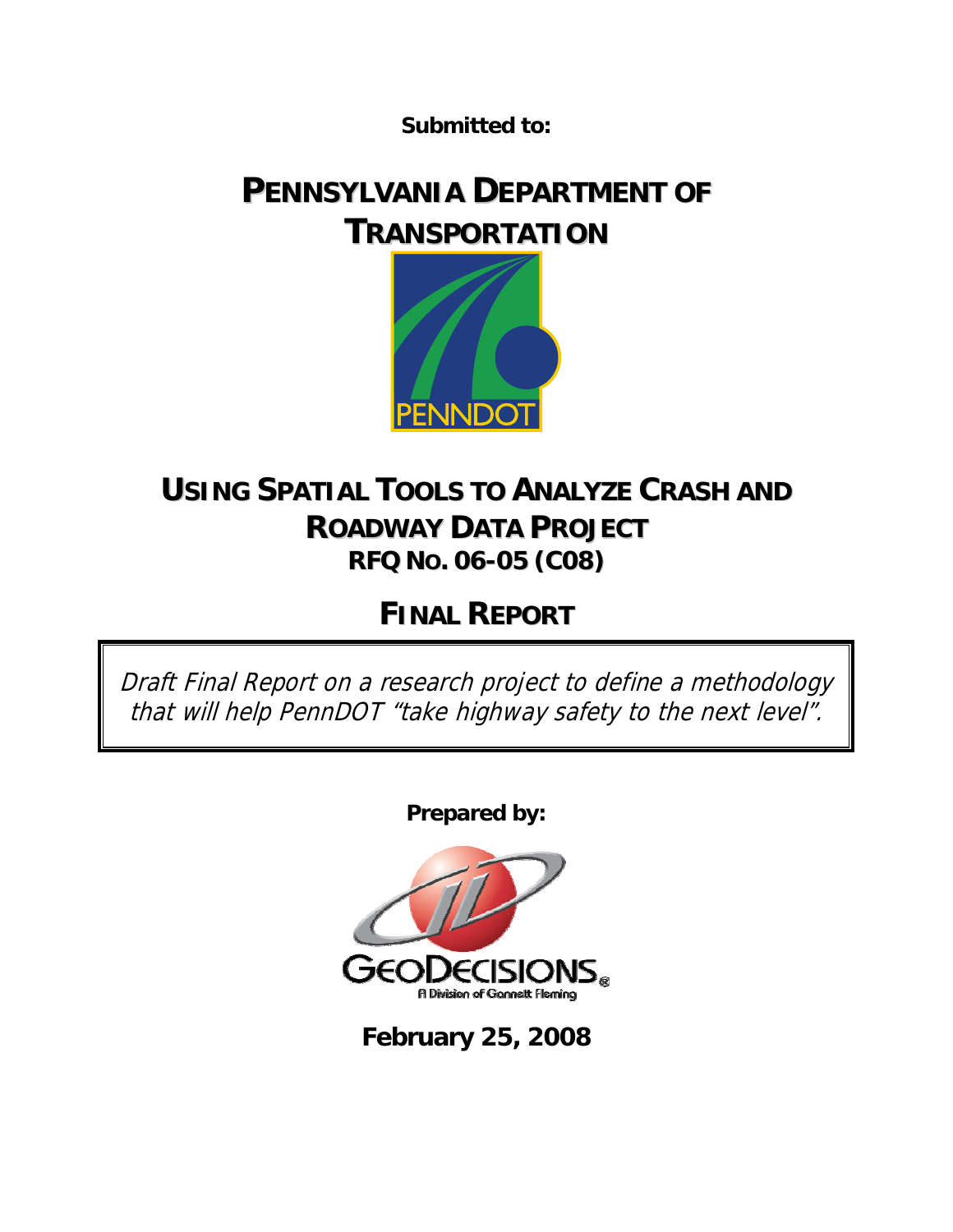**Technical Report Documentation Page**

| 1. Report No.                                                                                                                                                                                                                                                                                                                                                                                                                                                                                                                                                                                                                                                                                                                                                                                                                                                                                                                                                                                                                                                                                                                                                                                                                                                                                                                                                                                                                                                                                                                                                                                                                                                                                                                                                                                                                                                                                                                                                                                                                                                                                                                                                                                                                                                            | 2. Government Accession No.          | 3. Recipient's Catalog No.                                                                                                                                    | recimical Report Documentation Fag        |  |  |
|--------------------------------------------------------------------------------------------------------------------------------------------------------------------------------------------------------------------------------------------------------------------------------------------------------------------------------------------------------------------------------------------------------------------------------------------------------------------------------------------------------------------------------------------------------------------------------------------------------------------------------------------------------------------------------------------------------------------------------------------------------------------------------------------------------------------------------------------------------------------------------------------------------------------------------------------------------------------------------------------------------------------------------------------------------------------------------------------------------------------------------------------------------------------------------------------------------------------------------------------------------------------------------------------------------------------------------------------------------------------------------------------------------------------------------------------------------------------------------------------------------------------------------------------------------------------------------------------------------------------------------------------------------------------------------------------------------------------------------------------------------------------------------------------------------------------------------------------------------------------------------------------------------------------------------------------------------------------------------------------------------------------------------------------------------------------------------------------------------------------------------------------------------------------------------------------------------------------------------------------------------------------------|--------------------------------------|---------------------------------------------------------------------------------------------------------------------------------------------------------------|-------------------------------------------|--|--|
|                                                                                                                                                                                                                                                                                                                                                                                                                                                                                                                                                                                                                                                                                                                                                                                                                                                                                                                                                                                                                                                                                                                                                                                                                                                                                                                                                                                                                                                                                                                                                                                                                                                                                                                                                                                                                                                                                                                                                                                                                                                                                                                                                                                                                                                                          |                                      |                                                                                                                                                               |                                           |  |  |
| FHWA-PA-2008-002-060508                                                                                                                                                                                                                                                                                                                                                                                                                                                                                                                                                                                                                                                                                                                                                                                                                                                                                                                                                                                                                                                                                                                                                                                                                                                                                                                                                                                                                                                                                                                                                                                                                                                                                                                                                                                                                                                                                                                                                                                                                                                                                                                                                                                                                                                  |                                      |                                                                                                                                                               |                                           |  |  |
| 4. Title and Subtitle                                                                                                                                                                                                                                                                                                                                                                                                                                                                                                                                                                                                                                                                                                                                                                                                                                                                                                                                                                                                                                                                                                                                                                                                                                                                                                                                                                                                                                                                                                                                                                                                                                                                                                                                                                                                                                                                                                                                                                                                                                                                                                                                                                                                                                                    |                                      | 5. Report Date<br>February 25, 2008                                                                                                                           |                                           |  |  |
| Using Spatial Tools to Analyze Crash and Roadway Data, Project Number<br>0605(08)                                                                                                                                                                                                                                                                                                                                                                                                                                                                                                                                                                                                                                                                                                                                                                                                                                                                                                                                                                                                                                                                                                                                                                                                                                                                                                                                                                                                                                                                                                                                                                                                                                                                                                                                                                                                                                                                                                                                                                                                                                                                                                                                                                                        |                                      | 6. Performing Organization Code                                                                                                                               |                                           |  |  |
| 7. Author(s)                                                                                                                                                                                                                                                                                                                                                                                                                                                                                                                                                                                                                                                                                                                                                                                                                                                                                                                                                                                                                                                                                                                                                                                                                                                                                                                                                                                                                                                                                                                                                                                                                                                                                                                                                                                                                                                                                                                                                                                                                                                                                                                                                                                                                                                             |                                      | 8. Performing Organization Report No.                                                                                                                         |                                           |  |  |
| Gannett Fleming, Inc. (J. Cichocki, A. Sarvis)                                                                                                                                                                                                                                                                                                                                                                                                                                                                                                                                                                                                                                                                                                                                                                                                                                                                                                                                                                                                                                                                                                                                                                                                                                                                                                                                                                                                                                                                                                                                                                                                                                                                                                                                                                                                                                                                                                                                                                                                                                                                                                                                                                                                                           |                                      | GF Project Number 048026                                                                                                                                      |                                           |  |  |
| 9. Performing Organization Name and Address                                                                                                                                                                                                                                                                                                                                                                                                                                                                                                                                                                                                                                                                                                                                                                                                                                                                                                                                                                                                                                                                                                                                                                                                                                                                                                                                                                                                                                                                                                                                                                                                                                                                                                                                                                                                                                                                                                                                                                                                                                                                                                                                                                                                                              |                                      | 10. Work Unit No. (TRAIS)                                                                                                                                     |                                           |  |  |
| Gannett Fleming, Inc.<br>PO Box 67100                                                                                                                                                                                                                                                                                                                                                                                                                                                                                                                                                                                                                                                                                                                                                                                                                                                                                                                                                                                                                                                                                                                                                                                                                                                                                                                                                                                                                                                                                                                                                                                                                                                                                                                                                                                                                                                                                                                                                                                                                                                                                                                                                                                                                                    |                                      | 11. Contract or Grant No.                                                                                                                                     |                                           |  |  |
| Harrisburg, PA 17106-7100                                                                                                                                                                                                                                                                                                                                                                                                                                                                                                                                                                                                                                                                                                                                                                                                                                                                                                                                                                                                                                                                                                                                                                                                                                                                                                                                                                                                                                                                                                                                                                                                                                                                                                                                                                                                                                                                                                                                                                                                                                                                                                                                                                                                                                                |                                      | 355101-060508                                                                                                                                                 |                                           |  |  |
| 12. Sponsoring Agency Name and Address<br>The Pennsylvania Department of Transportation<br>Bureau of Planning and Research                                                                                                                                                                                                                                                                                                                                                                                                                                                                                                                                                                                                                                                                                                                                                                                                                                                                                                                                                                                                                                                                                                                                                                                                                                                                                                                                                                                                                                                                                                                                                                                                                                                                                                                                                                                                                                                                                                                                                                                                                                                                                                                                               |                                      | 13. Type of Report and Period Covered<br><b>Final Report</b><br>February 2007 - February 2008                                                                 |                                           |  |  |
| Commonwealth Keystone Building<br>400 North Street, 6 <sup>th</sup> Floor<br>Harrisburg, PA 17120-0064                                                                                                                                                                                                                                                                                                                                                                                                                                                                                                                                                                                                                                                                                                                                                                                                                                                                                                                                                                                                                                                                                                                                                                                                                                                                                                                                                                                                                                                                                                                                                                                                                                                                                                                                                                                                                                                                                                                                                                                                                                                                                                                                                                   |                                      | 14. Sponsoring Agency Code                                                                                                                                    |                                           |  |  |
| 15. Supplementary Notes                                                                                                                                                                                                                                                                                                                                                                                                                                                                                                                                                                                                                                                                                                                                                                                                                                                                                                                                                                                                                                                                                                                                                                                                                                                                                                                                                                                                                                                                                                                                                                                                                                                                                                                                                                                                                                                                                                                                                                                                                                                                                                                                                                                                                                                  |                                      |                                                                                                                                                               |                                           |  |  |
| 16. Abstract<br>PennDOT engaged Gannett Fleming to conduct research into best practices in the use of geospatial analysis tools for highway<br>safety analyses. The goals of the effort were to define a methodology for PennDOT to follow in identifying the best candidate<br>locations for highway safety improvements, and to develop a Proof of Concept to test the proposed methodology.<br>After conducting interviews and workshops involving more than 35 of PennDOT's stakeholders in highway safety processes,<br>Gannett Fleming interviewed highway safety managers in five other state and federal highway agencies to determine what<br>innovative tools and practices are currently being used. Gannett Fleming 's research also included a review of literature related to<br>the study from more than 80 sources.<br>Based on Gannett Fleming's research and analysis, PennDOT selected the "Highway Safety Data Relationships Knowledge Base"<br>for further research. The knowledge base is an information repository based on concepts in data mining and expert systems. It<br>uses advanced statistical analysis methods and expert business knowledge rules to discover data patterns based on correlation<br>and other forms of relationships in the data. The knowledge base can be applied to diagnosing specific combinations of data<br>attributes and features that may indicate the causative factors among homogeneous populations of crashes.<br>Most highway safety data analyses involve studying correlations among multiple data sets. The knowledge base is an innovative<br>and comprehensive tool for such an application. It provides a framework for identifying and managing relationships among many<br>combinations of data sets that are useful in highway safety analyses.<br>Gannett Fleming proceeded to develop a prototype as a proof of concept. Gannett Fleming demonstrated the prototype using<br>actual PennDOT crash data. Three analysis scenarios were demonstrated: evaluating safety programming alternatives for alcohol-<br>involved crashes, diagnosing data patterns of crashes at a selected highway location, identifying potential sites for system-wide<br>deployment of a selected countermeasure. |                                      |                                                                                                                                                               |                                           |  |  |
| 17. Key Words<br>Highway safety<br>Data mining<br>Crash data analysis<br>Knowledge base<br>Safety Management<br>Data pattern recognition<br>Spatial analysis<br>Statistical correlation<br>Geospatial analysis<br>K-means cluster analysis                                                                                                                                                                                                                                                                                                                                                                                                                                                                                                                                                                                                                                                                                                                                                                                                                                                                                                                                                                                                                                                                                                                                                                                                                                                                                                                                                                                                                                                                                                                                                                                                                                                                                                                                                                                                                                                                                                                                                                                                                               |                                      | <b>18. Distribution Statement</b><br>No restrictions. This document is available<br>from the National Technical Information Service,<br>Springfield, VA 22161 |                                           |  |  |
| 19. Security Classif. (of this report)                                                                                                                                                                                                                                                                                                                                                                                                                                                                                                                                                                                                                                                                                                                                                                                                                                                                                                                                                                                                                                                                                                                                                                                                                                                                                                                                                                                                                                                                                                                                                                                                                                                                                                                                                                                                                                                                                                                                                                                                                                                                                                                                                                                                                                   | 20. Security Classif. (of this page) | 21. No. of Pages                                                                                                                                              | 22. Price                                 |  |  |
| Unclassified                                                                                                                                                                                                                                                                                                                                                                                                                                                                                                                                                                                                                                                                                                                                                                                                                                                                                                                                                                                                                                                                                                                                                                                                                                                                                                                                                                                                                                                                                                                                                                                                                                                                                                                                                                                                                                                                                                                                                                                                                                                                                                                                                                                                                                                             | Unclassified                         | 25                                                                                                                                                            |                                           |  |  |
| Form DOT F 1700.7                                                                                                                                                                                                                                                                                                                                                                                                                                                                                                                                                                                                                                                                                                                                                                                                                                                                                                                                                                                                                                                                                                                                                                                                                                                                                                                                                                                                                                                                                                                                                                                                                                                                                                                                                                                                                                                                                                                                                                                                                                                                                                                                                                                                                                                        | $(8-72)$                             |                                                                                                                                                               | Reproduction of completed page authorized |  |  |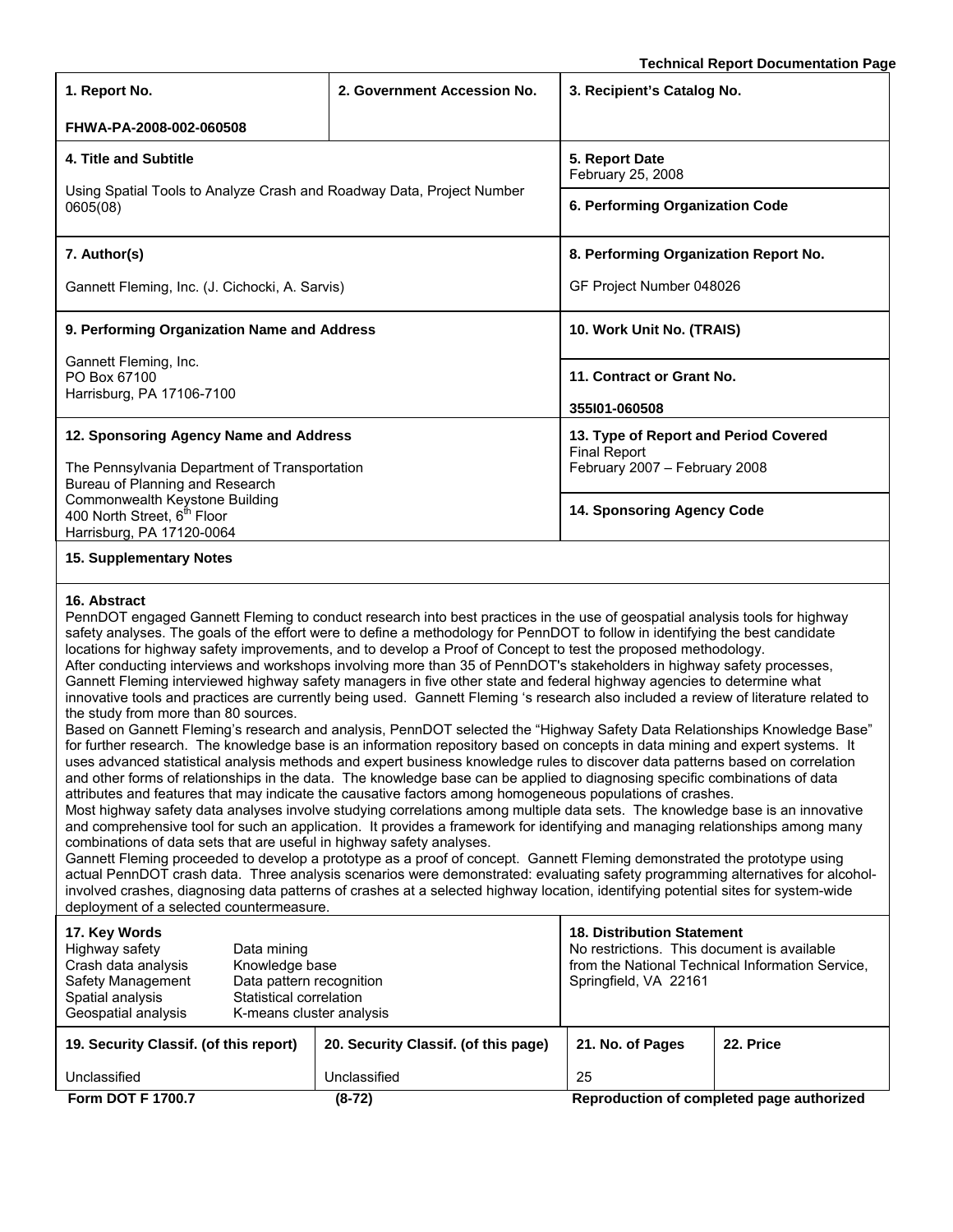

# **Table of Contents**

| 1            |     |       |                                                                  |
|--------------|-----|-------|------------------------------------------------------------------|
|              | 1.1 |       |                                                                  |
|              | 1.2 |       |                                                                  |
|              | 1.3 |       |                                                                  |
| $\mathbf{2}$ |     |       |                                                                  |
|              | 2.1 |       |                                                                  |
|              | 2.2 |       |                                                                  |
|              | 2.3 |       |                                                                  |
|              | 2.4 |       |                                                                  |
|              | 2.5 |       |                                                                  |
| $\mathbf{3}$ |     |       |                                                                  |
|              | 3.1 |       | Decision History for the Knowledge Base Proof of Concept 12      |
|              |     | 3.1.1 |                                                                  |
|              |     | 3.1.2 |                                                                  |
|              | 3.2 |       | Overview of the Knowledge Base Proof of Concept 13               |
|              |     | 3.2.1 |                                                                  |
|              |     | 3.2.2 |                                                                  |
|              |     | 3.2.3 |                                                                  |
|              |     | 3.2.4 |                                                                  |
|              |     | 3.2.5 |                                                                  |
| 4            |     |       |                                                                  |
|              | 4.1 |       |                                                                  |
|              | 4.2 |       | Implications of Results to PennDOT's Safety Analysis Process  21 |
|              |     | 4.2.1 | Process Areas where the Knowledge Base is Applicable  22         |
|              |     | 4.2.2 | Implications for Wider Implementation of the Knowledge Base23    |

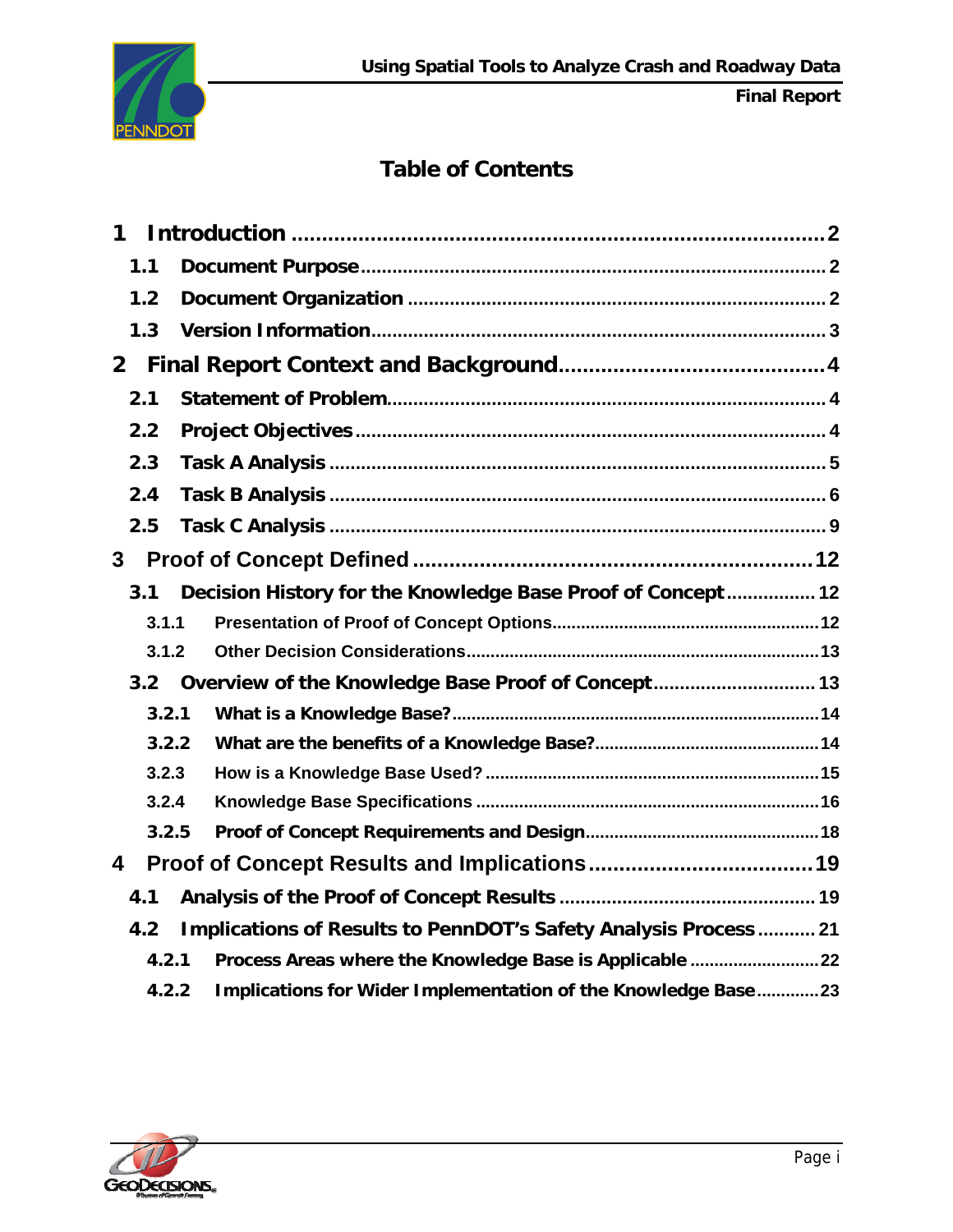<span id="page-3-0"></span>

# **1 Introduction**

### **1.1 Document Purpose**

This document is the deliverable report for Task E: Final Project Report in the research project titled "Using Spatial Tools to Analyze Crash and Roadway Data" (RFQ Number 06-05 (C08). This document provides a summary of the data inventory, interviews/research, and methodology selection phases of the project and provides details and results from the Task D proof of concept. Based upon the results of this project, PennDOT's vision for the future of the proof of concept is also presented.

In many ways, the Pennsylvania Department of Transportation (PennDOT) has been a national leader in the use of information technologies for highway safety data analysis. The Bureau of Highway Safety and Traffic Engineering (BHSTE) has continued to aggressively pursue new approaches to applying technology tools in its crash reduction goals. In 2006 PennDOT authorized a project to extend its capabilities in the application of geospatial information technology for crash data analysis. GeoDecisions was awarded the contract to execute the "Using Spatial Tools to Analyze Crash and Roadway Data" project as part of a larger program conceived by the Safety Management Division in BHSTE to "take safety to the next level".

The purpose of this research project was to explore new methods of applying geospatial technologies to analyze crash and roadway data producing meaningful information to support Pennsylvania's highway safety goals. The scope of work included performing research through literature review and interviews of other transportation agencies to determine what innovative tools and practices are currently being utilized for the same reasons that PennDOT was seeking. The project scope also included defining a methodology for PennDOT to follow in identifying the best highway locations for safety improvements, and testing that methodology via proof of concept.

After completing the research, GeoDecisions identified several alternative methodologies, from which PennDOT selected the Highway Safety Data Relationships Knowledge Base. GeoDecisions tested the Knowledge Base by developing a prototype for proof of concept. GeoDecisions demonstrated the proof of concept using PennDOT's crash data. The demonstration pointed out how the Knowledge Base met the criteria established earlier during the research phase of the project. This document is a report on the project performance.

## **1.2 Document Organization**

This document contains four sections, plus appendices:

 $\geq 1$ . Introduction – Defines the purpose of the document, and provides an overview of the document contents and version information.

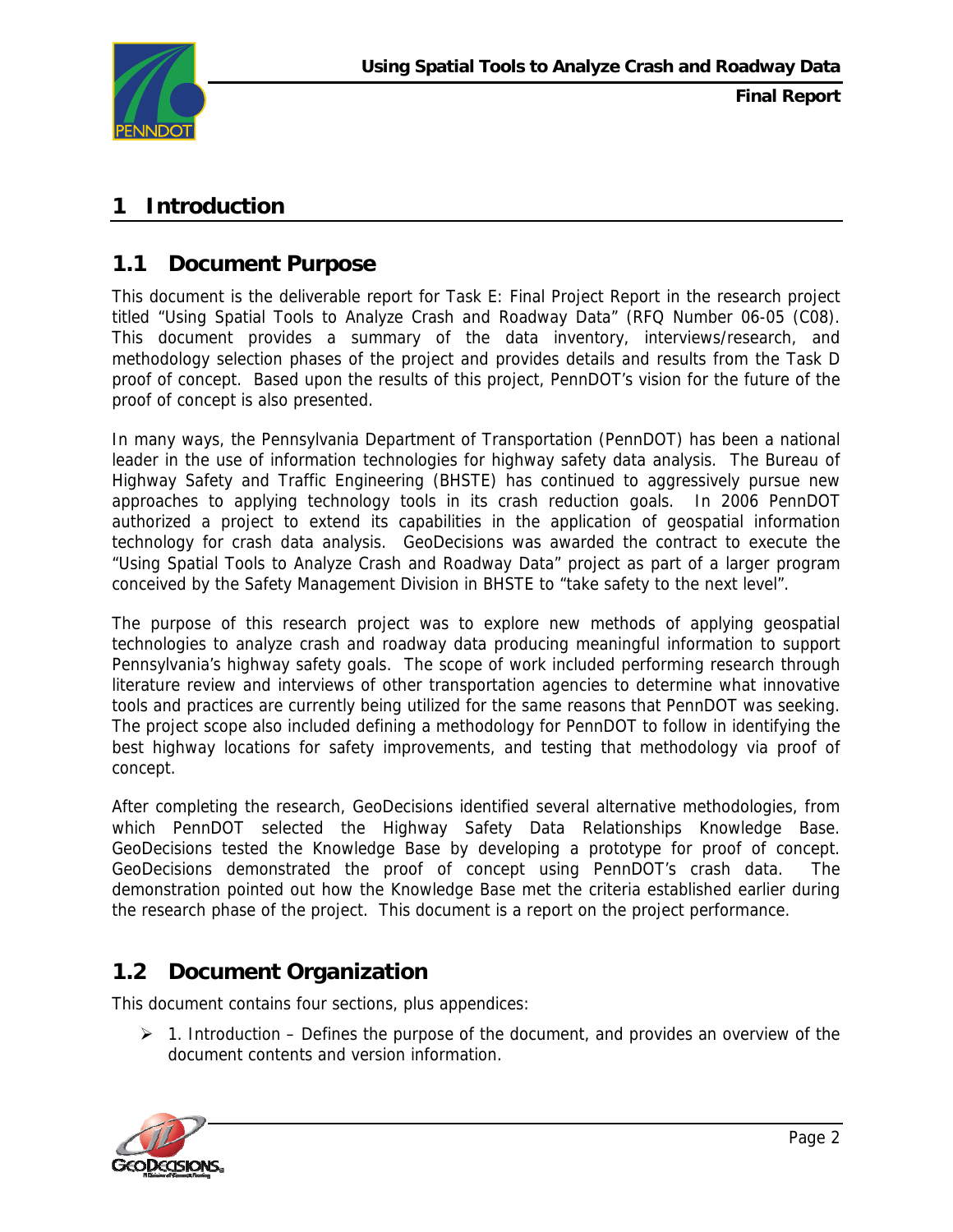<span id="page-4-0"></span>

- ¾ 2. Final Report Context and Background– Presents the primary drivers and background for the project, previous project tasks (Tasks  $A - C$ ), and an overview of the Task D proof of concept.
- ¾ 3. Proof of Concept Defined Presents a review of the decision rationale for choosing the Knowledge Base Proof of Concept and an overview of what a knowledge base is.
- ¾ 4. Proof of Concept Results and Recommendations Presents an analysis of the Proof of Concept results and recommendations for extended implementation at PennDOT.

| <b>Version</b><br>Num. | <b>Edit Date</b>  | <b>Edited By</b>          | <b>Comments</b>            |
|------------------------|-------------------|---------------------------|----------------------------|
|                        | November 30, 2007 | J. Cichocki,<br>A. Sarvis | <b>Preliminary Outline</b> |
| 1.0                    | February 8, 2008  | J. Cichocki,<br>A. Sarvis | Draft Final                |
| 1.0                    | February 25, 2008 | J. Cichocki               | Approved Final document    |

# **1.3 Version Information**

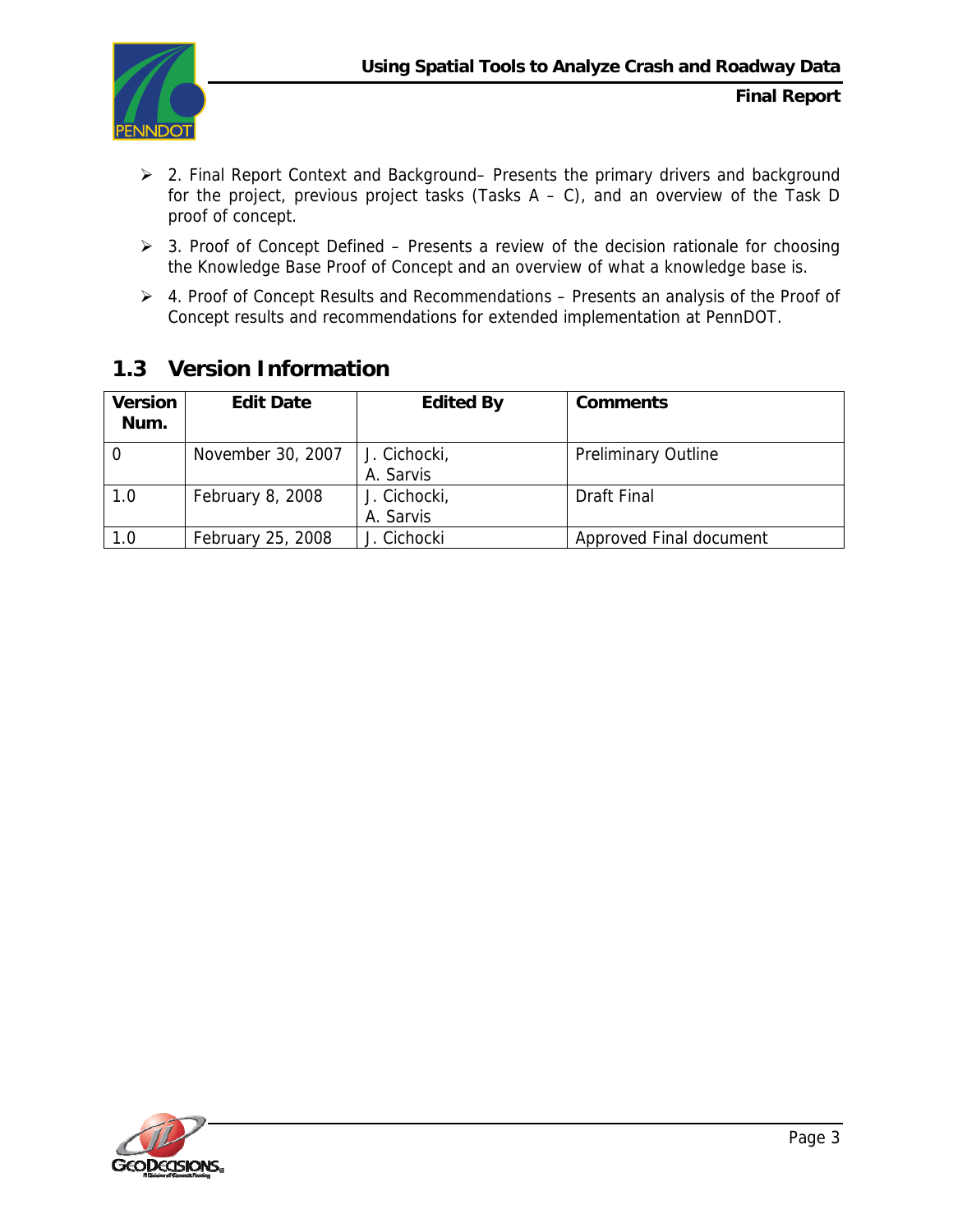<span id="page-5-0"></span>

## **2 Final Report Context and Background**

### **2.1 Statement of Problem**

The Pennsylvania Department of Transportation (PennDOT) is responsible for continually maintaining and improving the safety of the Commonwealth's transportation network. Addressing this responsibility requires successful development and implementation of processes to: identify and analyze the locations and contributing factors of crashes; select locations that have the highest potential for improvement; evaluate possible countermeasures and their probable impact on safety; and track the effectiveness of implemented countermeasures. The tangible and measurable success of this goal are stated clearly in PennDOT's Comprehensive Strategic Highway Safety Improvement Plan (CSHSIP) which calls for reducing traffic fatalities in the Commonwealth to 1.0 per 100 million vehicle miles traveled by 2008.

The perpetual need for improved processes and tools means that PennDOT must constantly look at industry trends and best practices for new opportunities. Modern geographic information systems (GIS) and database software show great potential for integrating and analyzing crash and roadway data. PennDOT has used its existing crash location clustering algorithms for many years now, but is specifically interested in identifying new spatial analysis tools that can be used to support its safety improvement processes.

PennDOT does have an extensive set of established and effective crash analysis tools and methodologies including, crash databases, the spatial query tool CDART, algorithms for developing Location Priority Lists, and customized file of standard engineering countermeasures. In order to best address the problem of highway safety, PennDOT needs to leverage these existing tools and datasets, including spatial data/tools, to provide better information for decision making. All of these existing datasets, tools and processes are core components for crash location analysis at PennDOT, but each provides a foundation and opportunity for potential improvement through the use of new "state of the practice" tools.

## **2.2 Project Objectives**

In light of the need for continual highway safety improvements, and in recognition of the new compliance requirements of SAFETEA-LU, PennDOT entered into this project to investigate new methods to improve crash data analysis capabilities and produce meaningful information to support the States highway safety goals.

The project was organized into multiple tasks intended to methodically gather requirements and expectations, and research "state of the practice" spatial tools for highway safety analysis. Comprehensive research began with a review of PennDOT's safety analysis goals; current crash and roadway data; and current crash analysis processes. It also included research into the processes being used by other state and

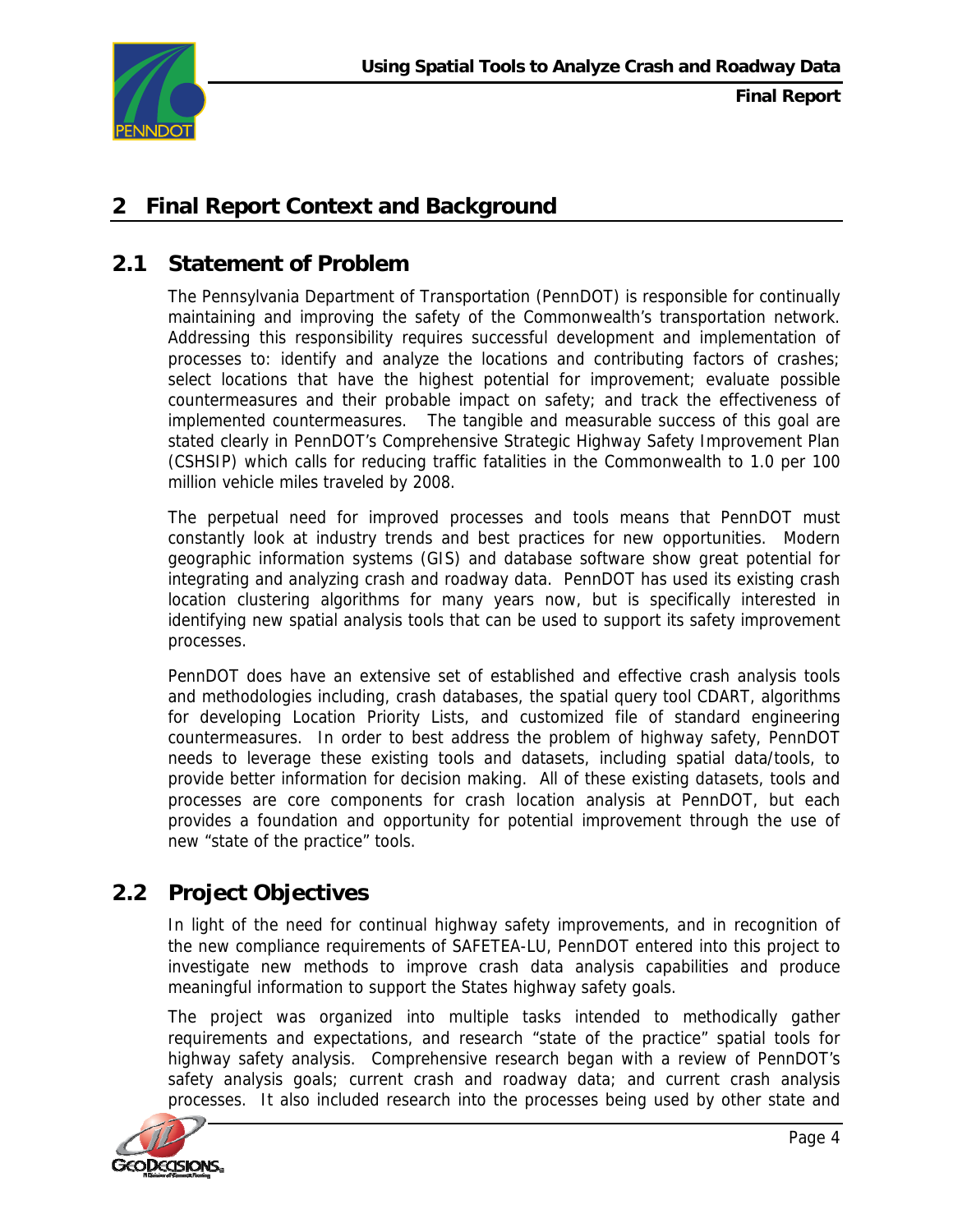<span id="page-6-0"></span>

federal government agencies and to assess the capabilities available through commercial-off-the-shelf (COTS) GIS and spatial database products. The information gathered during these tasks was intended to establish candidate tools for an improved approach for identifying locations where safety improvements are needed. From these candidates a tool was selected and then tested by conducting a Proof of Concept analyses. This organized approach for discovering new highway crash analysis tools is detailed in each of the sections below.

### **2.3 Task A Analysis**

A review of PennDOT's current safety Analysis capabilities and future expectations established the technology/data foundation and comprehensive safety analysis themes that were of significant interest to PennDOT's Bureau of Highway Safety and Traffic Engineering staff.

The first project task was intended to capture the current status of PennDOT's safety analysis capabilities from both headquarters and district personnel to collect their ideas and impressions for new tools or improvement to existing tools. With that objective Task A documented PennDOT's current safety analysis tools, procedures and datasets and collected the expectations and goals of the Bureau of Highway Safety and Traffic Engineering (BHSTE) staff for the future of safety analysis at PennDOT.

PennDOT's Strategic Safety Goals and Objectives were developed as part of the CSHSIP that defines specific safety focus areas and sets goals for reduction of highway fatalities. The goals of PennDOT's CSHSIP provide the basis for most of the safety analysis expectations discovered during the PennDOT interviews of this task. Another primary expectation, relevant to the discovery of spatial tools, was that PennDOT's investment in CDART would be leveraged and not simply augmented and/or duplicated by a new tool.

In addition to expectations, the PennDOT interviews yielded a range of other common safety themes that contribute to a comprehensive safety analysis process. These themes included:

- **Dissect/rank/prioritize known clusters:** Closer examination of clusters to discover why crashes of a given type occurred with such frequency. Need to discern to what degree the conditions at that location make it a candidate for applying certain countermeasures.
- **What factors matter in prioritizing clusters?:** Need a way to looking for new ways to interrogate their databases to extract the most significant factors in crash causation and location ranking.
- **Pattern recognition:** Would like software that proactively scan the database and look for patterns that reveal the nature of crash history as it relates to road configuration, driver population, highway usage, and any number of other factors.

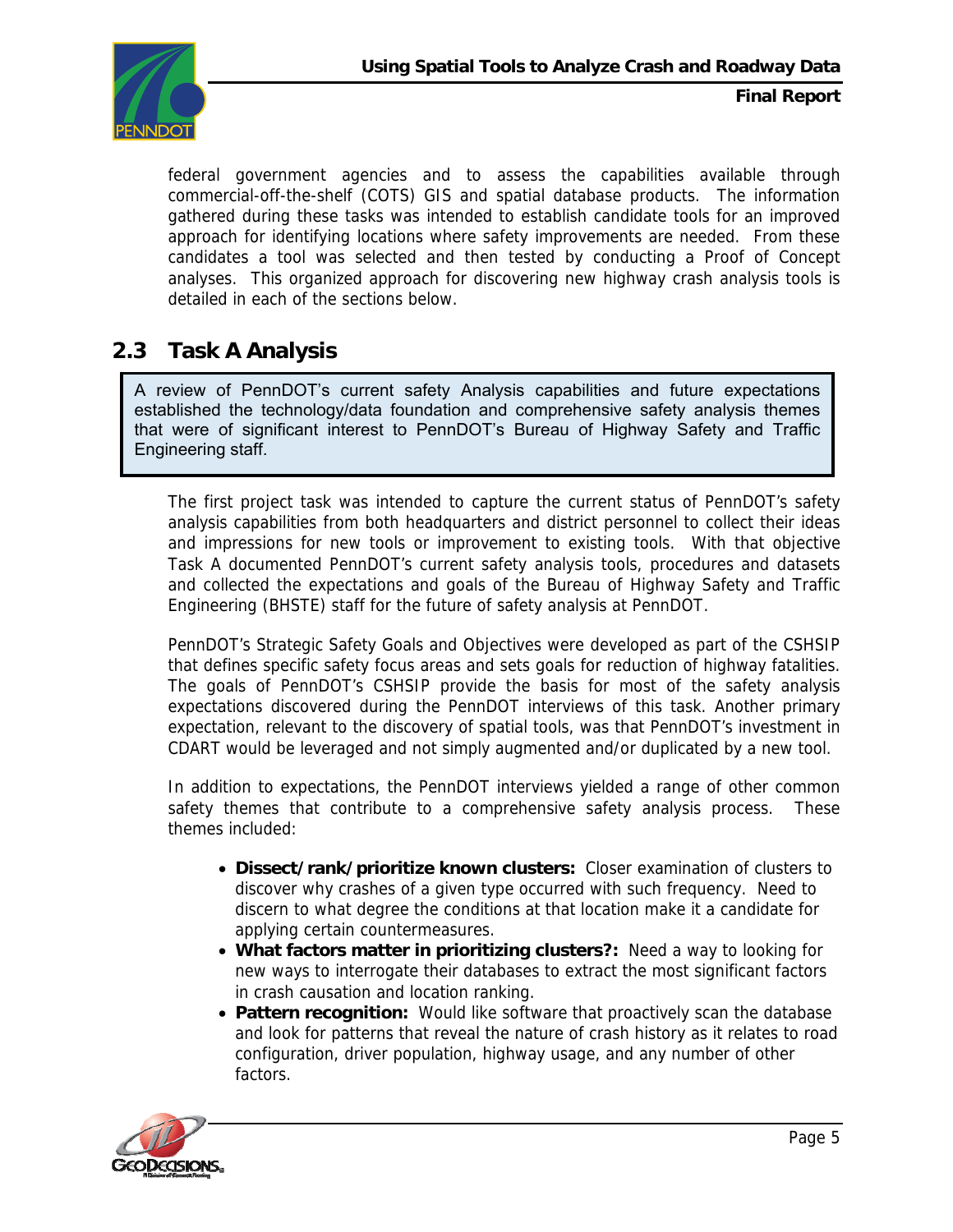<span id="page-7-0"></span>

- **Combine linear and intersection clusters:** A clustering algorithm should be able to analyze crashes that are spatially related, regardless of roadway network configurations.
- **Include safety engineering and "soft side":** Future safety analysis methodologies and tools need to support all types of countermeasure programs not just engineering.
- **Integrate non-transportation data:** Future methodologies should include other environmental factors such as land use and demographics.
- **Integrate prescribed countermeasures:** Future analysis tools should include the concept of tracking safety engineering and soft-side countermeasures applied to roadway locations where crash clusters have been previously identified.
- **Utilize cost/benefit data:** Evaluate the cost of a proposed countermeasure versus the potential societal benefit of the expected reduction in crashes within a safety analysis system environment.
- **Integrate performance metrics:** Inclusion of data that measures the effectiveness of countermeasures would complete the safety management system cycle. This would provide management with useful information for high-level planning, and it would provide critical input to advanced predictive modeling tools.
- **Analyze cluster data for systemic improvements:** When countermeasures are shown to be effective in crash reduction, PennDOT wants to identify other locations where there is the likelihood that the same countermeasure will have the same positive effect.

The ultimate goal of these common themes is to improve the department's ability to proactively address highway safety issues rather than deal with them in a reactive manner. Additional details of PennDOT's specific safety goals, initiatives, expectations and existing crash analysis resources can be found in the Task A report.

## **2.4 Task B Analysis**

Literature review and state/federal interviews, guided by PennDOT's areas of interest, found that there were no "commercial off-the-shelf" spatial tools for safety analysis, that FHWA's Safety Analyst application does not yet contain significant spatial capabilities, and that other state DOT's efforts toward spatial tools do not exceed PennDOT's current capabilities. Based upon best practice findings, key themes for specific low cost safety improvements and new alternative analysis methodologies were presented.

Task B compiled literature reviews, Web searches, and DOT and Federal Highway Administration (FHWA) interviews to summarize the current best practices in crash analysis and safety improvement. The literature review examined over 80 sources, and included analysis of documents generated by the Transportation Research Board (TRB), the American Automobile Association (AAA), and a state survey done by the Arizona DOT. Research also included a review of the FHWA's pooled fund project to develop

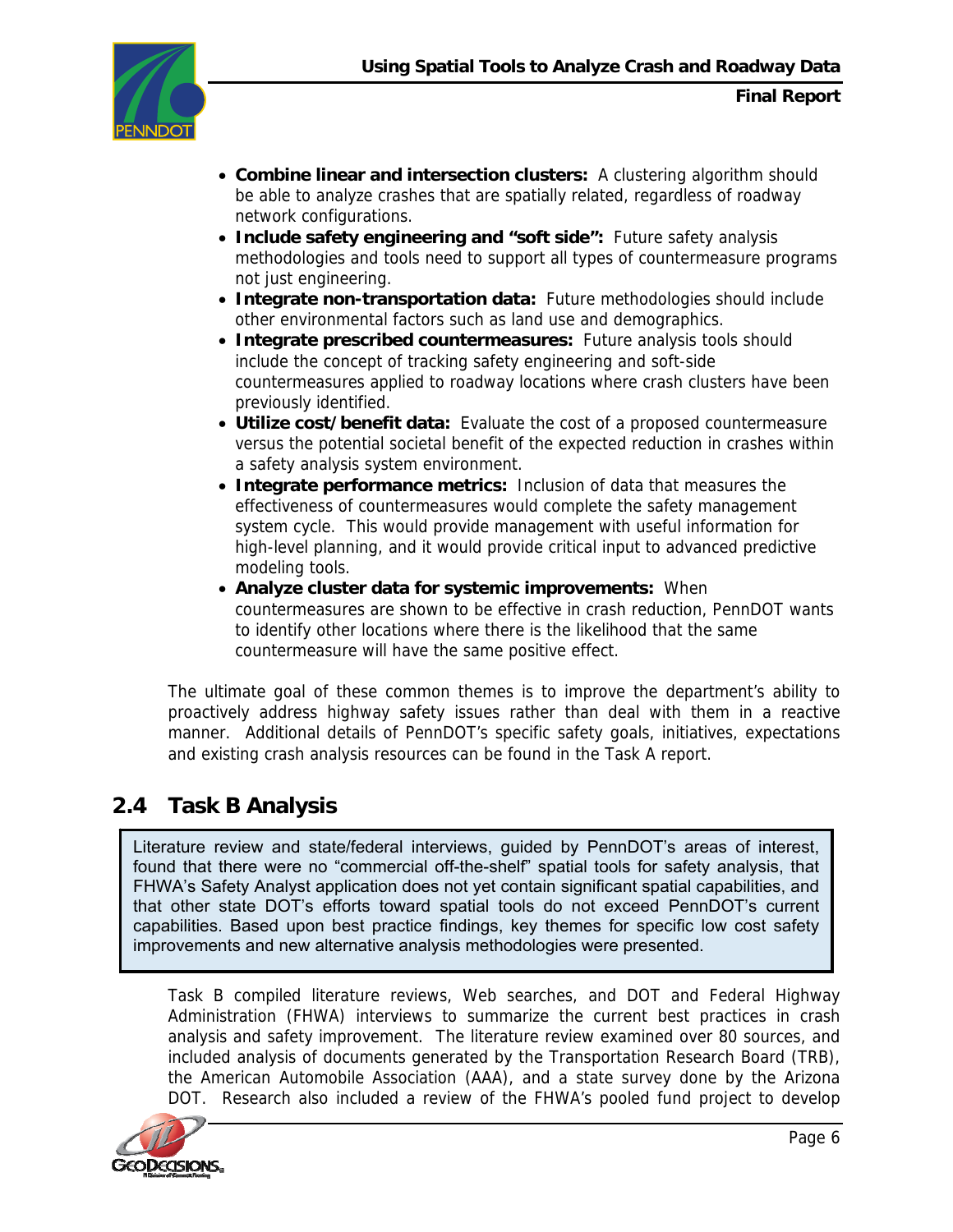

Safety Analyst. Safety Analyst is being built with four modules, Network Screening to identify sites for safety improvement, Diagnosis and Countermeasure Selection to design ways to address safety concerns, Economic Appraisal and Priority Ranking to establish priorities based on benefit:cost analysis, and Evaluation to analyze the benefits of safety improvements. Safety Analyst is, however, only in the beginning stages of adding geospatial capabilities and focuses primarily on the traditional engineering side of safety analysis without significantly addressing the soft side aspects of highway safety.

Interviews were conducted with FHWA, Iowa DOT, New York State DOT, Ohio DOT, and Washington State DOT. The research as well as the FHWA and state interviews focused on specific areas of interest. These areas of interest and the key findings are listed below:

- **Recognizing data patterns in crash records populations:** Most states are using traditional methods to identify patterns of high crash locations using information such as crash frequency, severity and trends. The indication from the research and interviews is that empirical Bayes techniques are the direction states are looking for future analysis. PennDOT currently uses traditional techniques but could benefit from more advanced statistical analysis tools.
- **Visualization techniques:** Task B discovered unique methods for symbolizing crashes on a map and the use of collision diagrams. PennDOT has the capability to use most of these visualization tools and currently generates collision diagrams manually.
- **Integrated data systems:** Including information outside of traditional crash analysis attributes such as locations of liquor establishments, schools, trauma costs, and climate zones was found to be of great interest, but not yet widely used. PennDOT has also integrated disparate data systems but on an ad-hoc basis only.
- **Integration of standard countermeasures and performance measurement:** Most states are comparing data from before and after countermeasure application and Safety Analyst will incorporate countermeasure effectiveness information when it is complete. The current processes used by PennDOT and other states for this analysis is highly labor intensive and is not done routinely.
- **Comprehensive approaches to highway safety analysis:** Isolated examples exist for DOT's using comprehensive analysis of the 4E's (Engineering, Enforcement, Education and Emergency Response) when determining appropriate combined countermeasures. Safety Analyst should be capable of this type of analysis but it is not commonly performed within state DOT's today.
- **Innovative highway safety data analysis techniques:** Our literature review found some interesting concepts in data mining. For the most part, applications are in health and law enforcement, not in transportation. Many DOT's have specific innovative programs for improved safety analysis including PennDOT, however the research and interviews found no applicable commercial software to address this need.

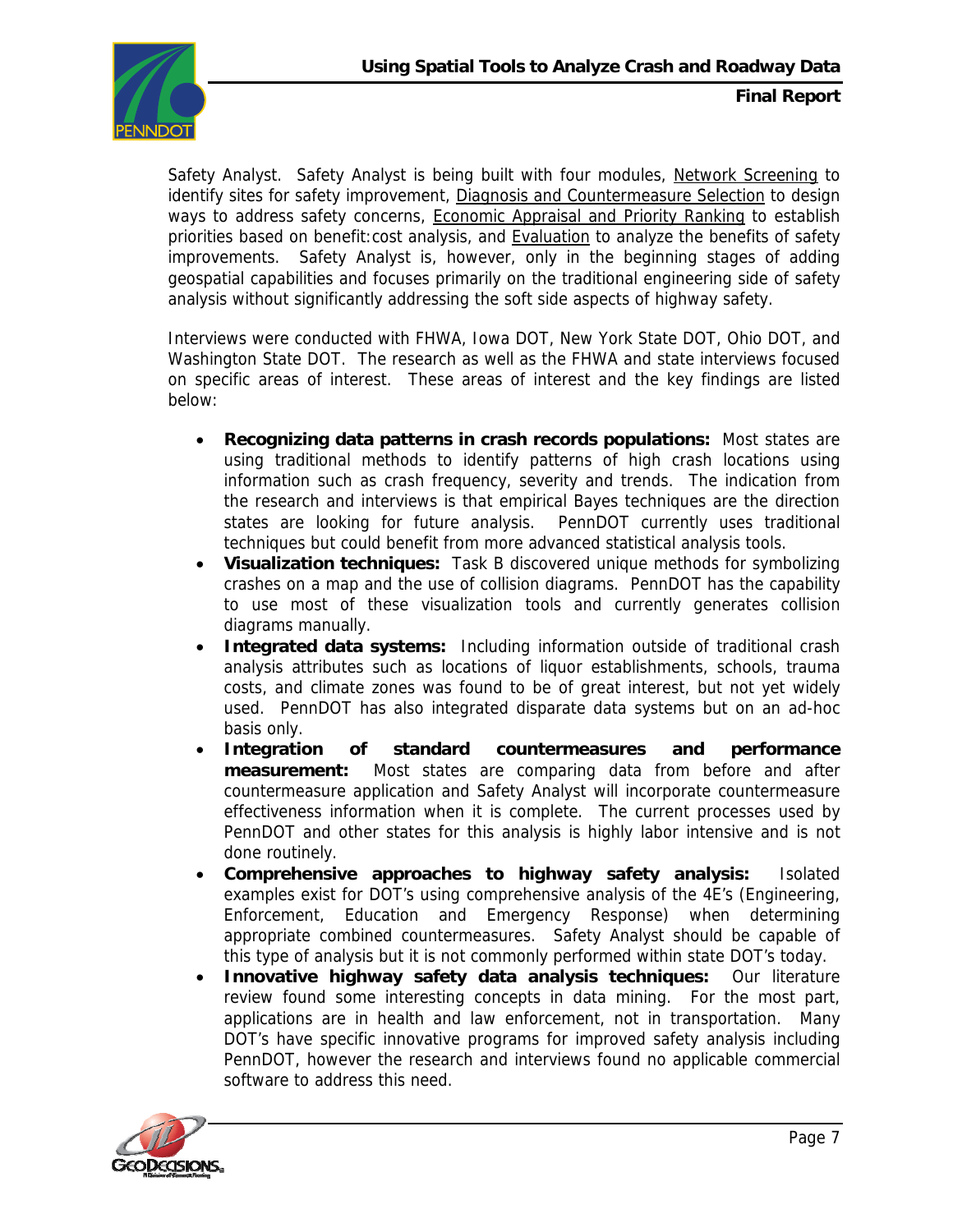

- **System-wide safety impact displays:** Identifying locations to apply specific countermeasures system-wide is not a standard procedure for any of the interviewed agencies and no COTS tools exist for this approach.
- **End-user capabilities:** Most DOT's, including PennDOT, have pushed geospatial technology tools down to the end user in their districts. These were found to be predominantly customized COTS products but web based applications like PennDOT's CDART are only beginning to be developed in a few states.

Overall, the key Task B findings showed that while there are unique programs and research being conducted by other states and research institutions the review of the current state of the practice shows that with CDART, PennDOT is already ahead of the field in the use of geospatial data and technology for highway safety. The research also did not discover any applicable Commercial off the Shelf (COTS) software packages that would fulfill PennDOT's wish for improved spatial analysis tools. In addition; while the FHWA's Safety Analyst application research shows the tool to hold great promise for analytical and performance based modeling, it remains perhaps a few years away from incorporating any viable spatial or soft side analysis capabilities.

Analysis of the Task B research findings did, however, solidify several key themes. One, overarching, theme (a common goal shared by each of the interviewed states) is to implement the most cost effective methodologies by focusing on low-cost improvements and leveraging existing resources to yield the greatest safety improvements. The research based recommendations, presented in the Task B report, for low cost improvements included:

- **Improved map visualization techniques:** Use existing GIS staff at PennDOT to improve the map presentation of data through advanced symbology to show crash aggregation as well as charts and graphs for enhanced map interpretation.
- **Organize regional homogeneous categories:** Develop additional homogeneous road type categories that account for regional differences such as weather and terrain.
- **Map the crash database to the Model Minimum Inventory of Roadway Elements (MMIRE) data model:** this effort would allow PennDOT to prepare for the release of FHWA's Safety Analyst software by identifying the gaps between the Crash Reporting System (CRS) and the Safety Analyst data model which is based upon MMIRE.

In addition to these low cost improvement recommendations there were four new methodology alternatives that stood out in the research. Determination of these methodology alternatives was guided by a set of overarching principals including: emphasis on the PennDOT areas of interest documented in Task A, recognizing the desire to implement spatial based tools, accounting for the ability to analyze and address soft-side safety management, and avoidance of any effort that would duplicate the functions or methods to be provided by Safety Analyst. With these principals in

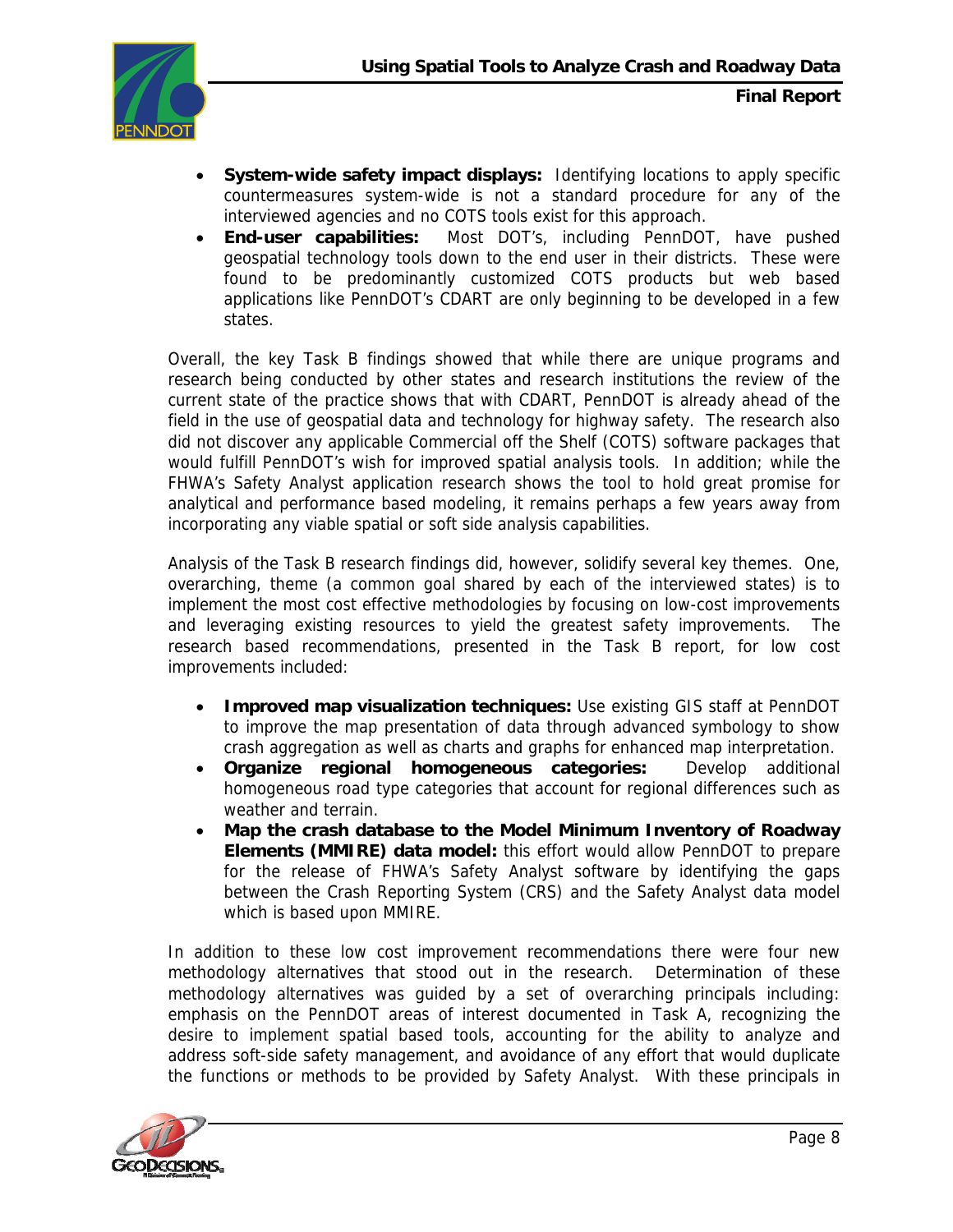<span id="page-10-0"></span>

mind, and with analysis of the state of the practice researched done in Task B, the following 4 methodology alternatives were recommended.

- **Spatial clustering:** Current PennDOT crash clustering methodology examines individual routes separately. Spatial clustering would provide the ability to identify crash clusters that occur on multiple routes such as at intersections and interchanges where route numbers change. These spatial clusters could uncover hotspots than the current clustering methodology has missed.
- **Data integration improvements:** Implement the ability to import and overlay other spatial data sets with the crash and roadway data. The contextual/spatial relationships with these new features, such as liquor licensed establishments or demographic data, could be used for alcohol related studies or defining new homogeneous road categories.
- **Countermeasure performance evaluation:** Develop a limited prototype to track performance metrics on countermeasure effectiveness that would provide support for PennDOT's Highway Safety Improvement Program.
- **Highway safety data relationships knowledge base:** Develop an initial framework for identifying and managing relationships between all potential highway safety analysis datasets. This prototype would analyze the logical, explicit or spatial data relationships between crash groups, causative factors and countermeasures.

These key research based findings and recommendations provided the foundation for the Task C Methodology Definition effort.

### **2.5 Task C Analysis**

The methodology definition task presented 6 unique candidates for a proof of concept (POC). The knowledge base POC was selected for its long term value and broad applicability to the areas of interest, key research findings, and current PennDOT safety analysis process steps.

The objective of Task C was to compile and synthesize the information and guidance gathered in Tasks A and B to develop a new methodology for analyzing crash and roadway data and to identify the best candidate highway locations for safety improvements. An initial component of this task included the creation of a safety analysis methodology diagram depicting current PennDOT safety analysis processes. Documentation for the current methodology included the details of each process step and acknowledged the relevant and supporting Task B research findings for each. With the potential methodologies overlaid (Figure 1 – Task C Proposed Crash Analysis Tools), the diagram also provided a contextual framework for identifying which of the PennDOT safety analysis process steps might be extended/improved by a new analysis methodology.

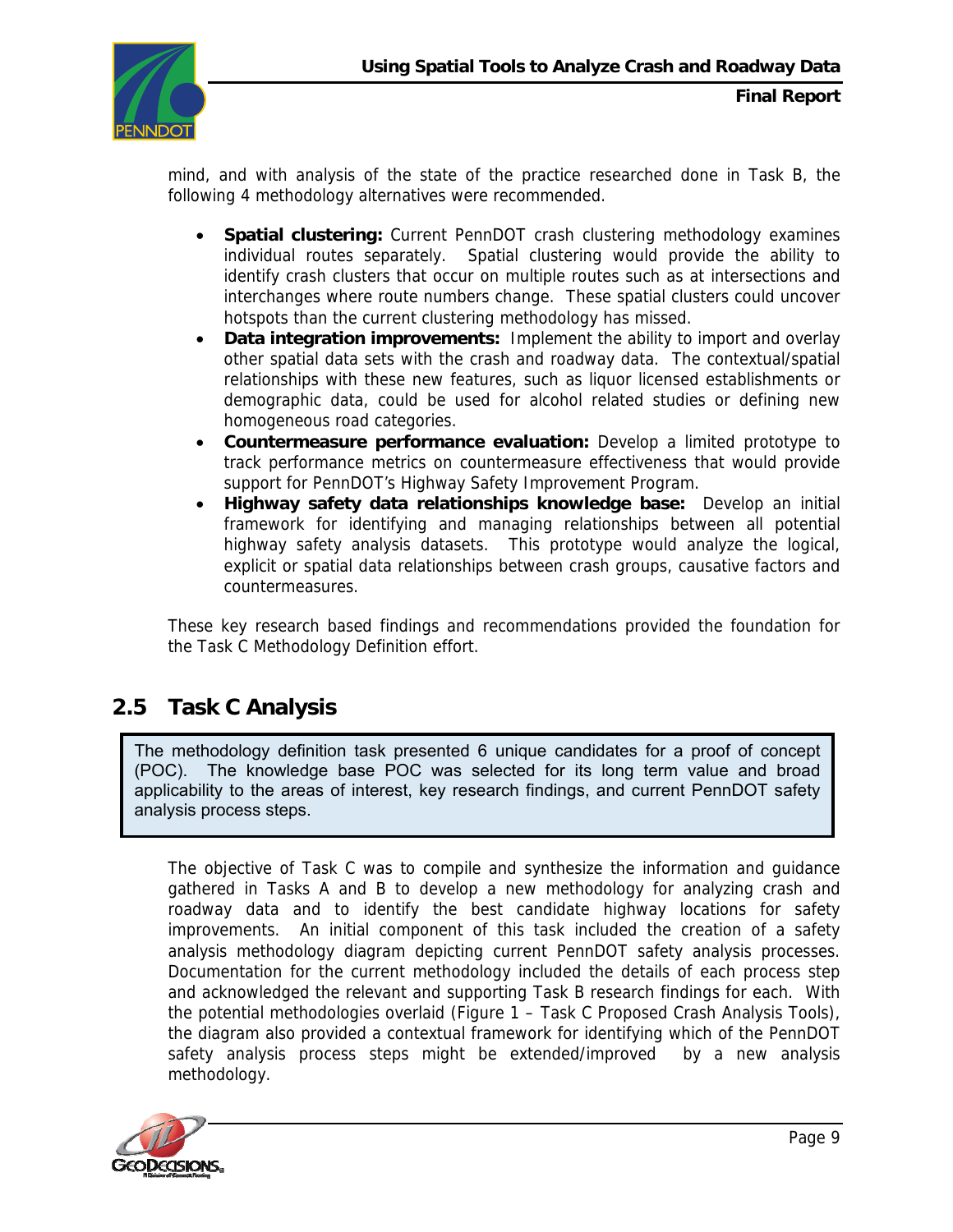

Based upon the PennDOT expectations and research findings six different proof of concept (POC) candidates were identified that could improve individual or multiple steps in PennDOT's current safety analysis process. These candidates are described below and Figure 1 shows areas in the process were these potential tools were identified.

- **1) Audit Crash Location Data:** This audit process would cross check the police reported location, along with other data items on the crash report, against various roadway data and compute a confidence rating for the location of each crash. This audit would and provide a performance metric for crash location data quality thus improving the accuracy of the location priority process. While improving the critical data component for safety analysis this candidate does not directly address any of the PennDOT project expectations or research focus areas.
- **2) Flexible Homogeneous Road Type Selection:** This POC would enable users to define custom road groupings based on specific attributes, including spatial datasets that are not currently used such as climate regions, land use, and proximity to features of interest such as bars and schools. This tool would leverage CDART by providing comparative data and addresses several research areas of interest.
- **3) Spatial Clustering with Homogeneous Road Type Prorating:** PennDOT's current spatial cluster analysis does not detect clusters that span multiple adjoining routes/ramps. Using spatial, not route, based clusters would relate crashes that occur across multiple proximal routes and would provide the foundation for replacing current methods.
- **4) Project/Maintenance Overlay:** Knowledge of recent/current highway improvement projects, maintenance or countermeasure implementations would allow for more accurate cluster prioritization. This tool would overlay this information with the cluster location priority list (LPL).
- **5) Location Selection:** Inclusion of external data sources, such as location of bars or schools, within CDART for visual and spatial proximity analysis would promote the goal of integrating multiple data systems. This type of work is currently be handled on a case by case basis by the Geographic Information Division.

**Highway Safety Data Relationship Knowledge Base:** This candidate POC would provide a framework for identifying and managing relationships between all safety analysis data sets. The tool also has potential application across multiple steps in PennDOT's Safety Analysis Methodology.

The following sections provide an overview of the methodology definition task and are followed by a review of the chosen proof of concept results and implications for future use.

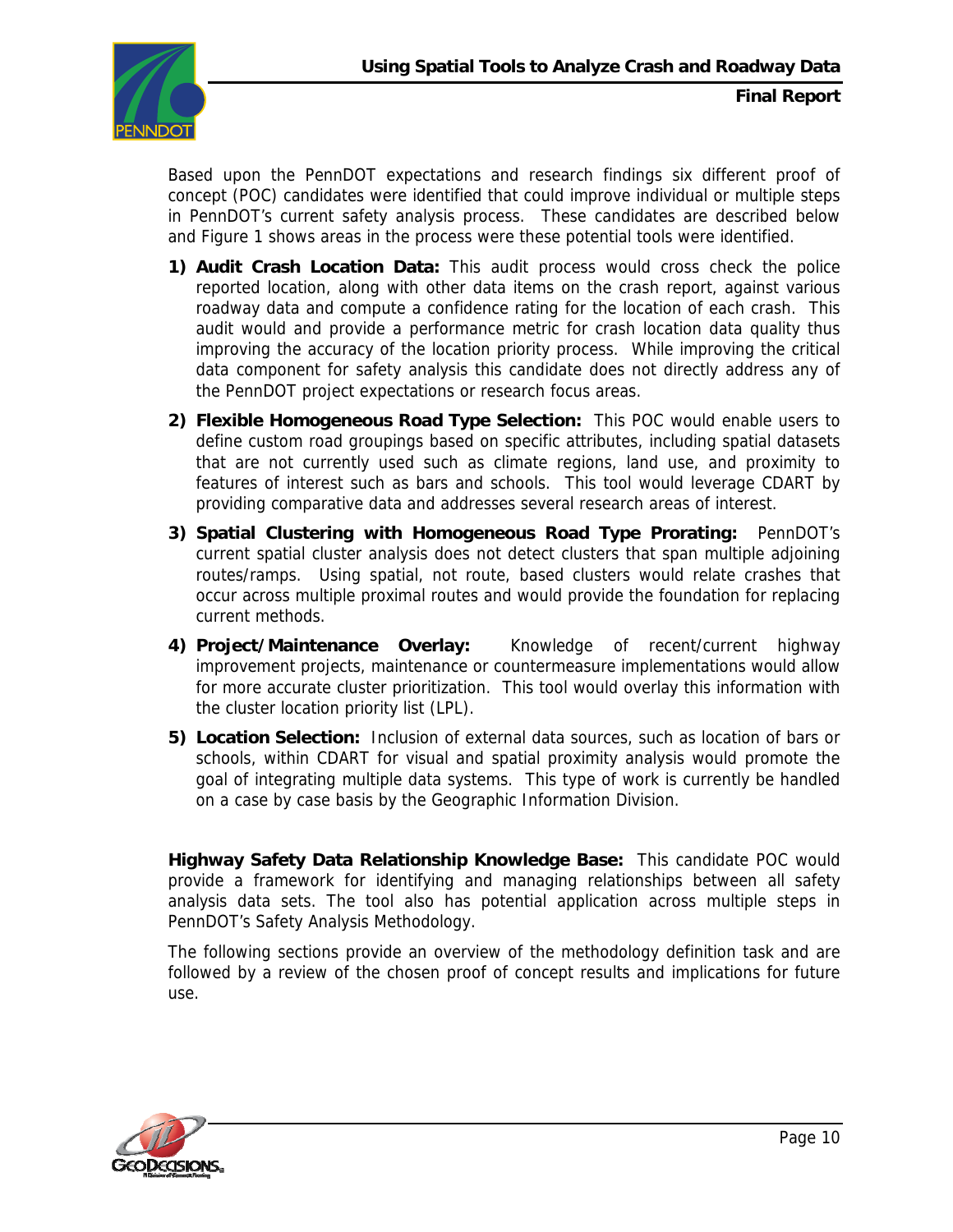





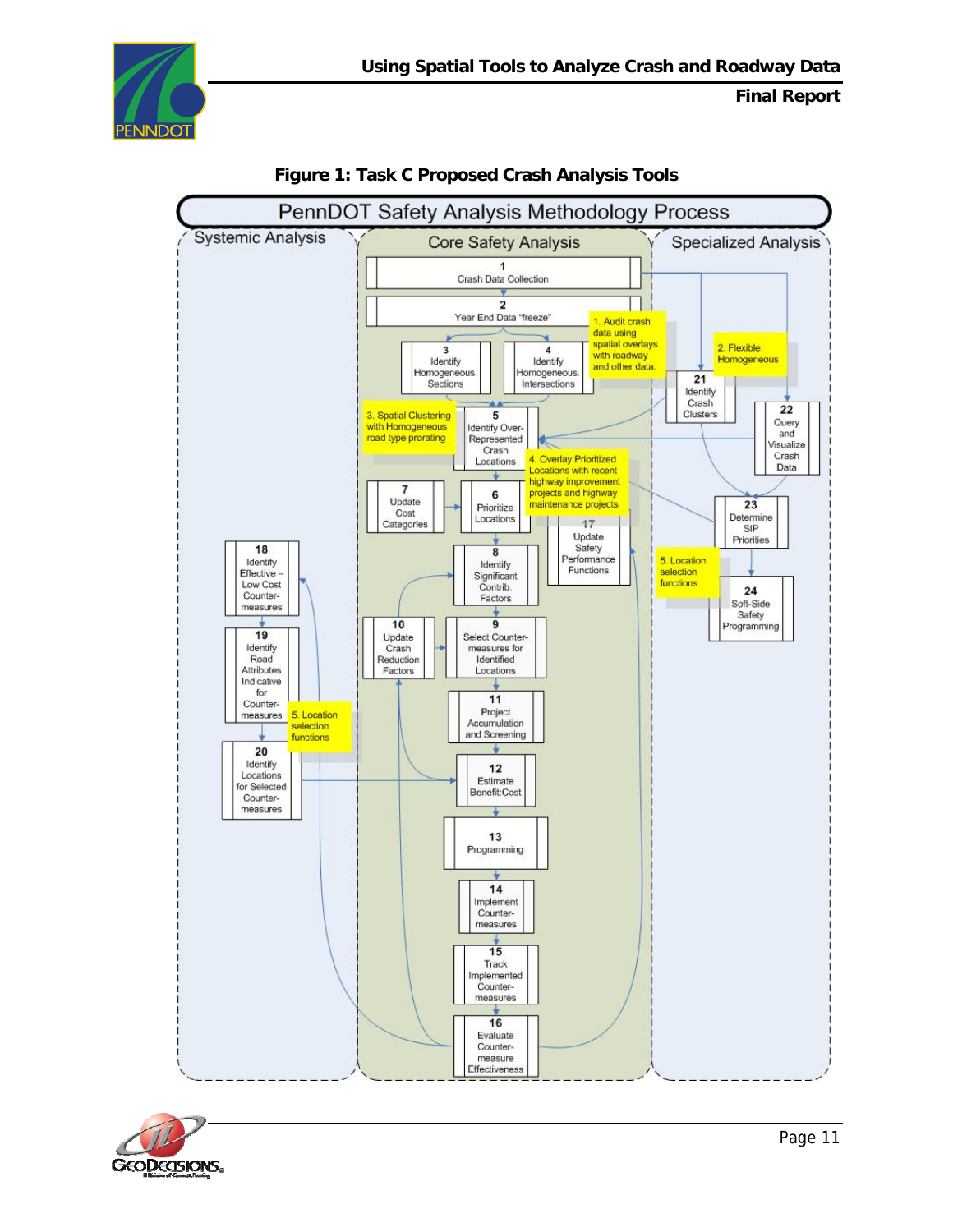<span id="page-13-0"></span>

# **3 Proof of Concept Defined**

## **3.1 Decision History for the Knowledge Base Proof of Concept**

### **3.1.1 Presentation of Proof of Concept Options**

At the conclusion of Task C (Methodology Definition) the content of the task report, including the PennDOT Safety Analysis Process diagram and analysis of six separate candidate proof of concepts (defined in Section 2.5 of this report), was presented to PennDOT. GeoDecisions presented an assessment of the six alternative methodologies using the following criteria, to facilitate PennDOT's selection of one of the methodologies to be developed as a proof of concept.

- **Process Diagram Reference:** Each step in the Safety Analysis Process where the POC could be used to assist that analysis was listed.
- **Methodology Description:** A brief description of the tool/method was presented.
- **Value Proposition:** A summary of the value the tool could add PennDOT safety analysis either qualitative or quantitative.
- **Proof of Concept Potential:** Specific example(s) of how the tool could benefit PennDOT's safety analysis capabilities.
- **POC % of Tool Development:** An estimate was provided noting what percentage of a final tool would be in place after implementing the POC.
- **Pros:** The potential benefits envisioned from implementing each candidate POC.
- **Cons:** The potential limitations/drawbacks envisioned from implementing each candidate POC.
- **Relevant Areas of Interest for Research:** Each of the important research areas identified by PennDOT that could benefit from implementation of the candidate POC.

After having been presented with the proof of concept options the PennDOT Project Panel decided on the Highway Safety Data Relationship Knowledge Base. This decision was made because the Knowledge Base was felt to have the most potential for long-term value due to its support for a greater number of the *Relevant Areas of Interest for Research* identified in Task B, and a more broad applicability to the current safety analysis methodology process steps defined in Task C. PennDOT expected this research project to find new technologies for safety analysis, and produce an innovative POC that would break new ground within the areas of interest for research while extending the current PennDOT safety analysis methodology. The Knowledge Base POC would move PennDOT to a level above the traditional safety analysis methodologies further emphasizing the research focus of the project.

The Knowledge Base POC can be directly applied to six of the eight areas of research investigated in Task B. These are listed in the Task C report. The safety analysis process steps where the Knowledge Base is applicable are discussed in section 4.2.1 of this report.

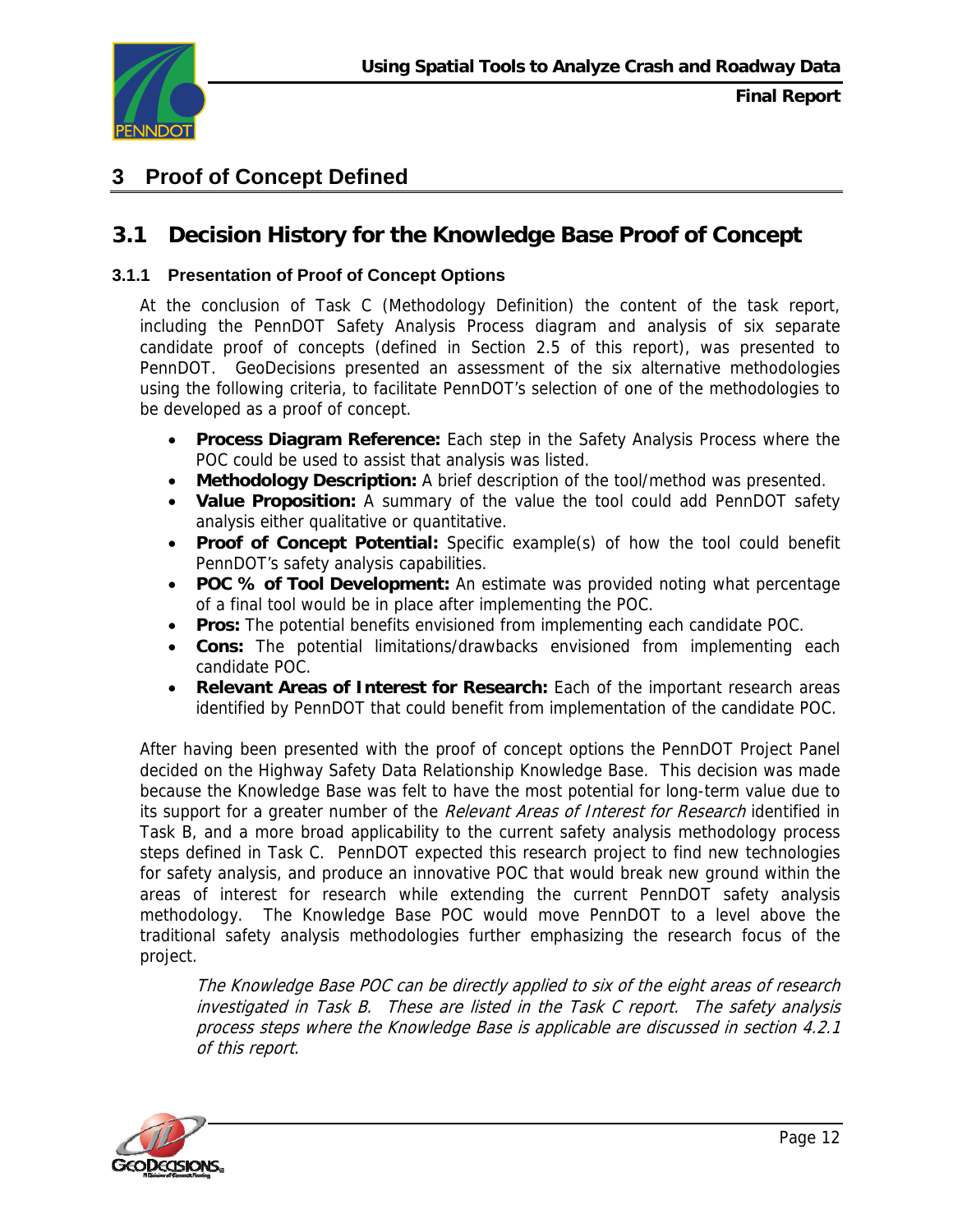<span id="page-14-0"></span>

### **3.1.2 Other Decision Considerations**

PennDOT has expressed the desire to "take safety to the next level" by pioneering unique and modern analysis methodologies. Most traditional highway safety data analyses involve studying correlations among multiple data sets. The Knowledge Base was conceived as a repository of aggregated data combined with business knowledge that would serve as an information resource for a broad range of highway safety-related studies.

A Knowledge Base places virtually no limit on the amount of relevant data that PennDOT can introduce into this analysis. This flexible and more comprehensive approach will allow PennDOT to apply the tool to a broader range of research areas.

Also important to the decision to proceed with the Knowledge Base POC was the fact that CDART's mapping and query functionality can be used to complement the analysis done by the Knowledge Base proof of concept. Likewise the Knowledge Base output could be imported to CDART for map based display and/or provide the basis for new queries that are currently not part of the standard CDART analysis queries. The ability to capitalize on the existing CDART application and extend its analysis capabilities, without requiring redundant functionality be built, was one of the initial project goals and provided an additional basis for the decision to pursue the Knowledge Base POC.

PennDOT's decision to select the Highway Safety Data Relationships Knowledge Base as the methodology to pursue through proof of concept was made after careful consideration of all six options presented by GeoDecisions. The Spatial Clustering option was viewed as an attractive candidate, because it has the potential to identify high crash locations that may be obscured in other network screening methods. However, it was determined that the potential to identify additional crash clusters would not be of significant value to the Department, given current clustering tools already available. The other candidates (Audit Crash Location Data, Flexible Homogeneous Road Type Selection, Project/Maintenance Overlay, and Location Selection) were considered to be tools that could be addressed by current PennDOT resources and were not significantly differentiated from current methodology.

### **3.2 Overview of the Knowledge Base Proof of Concept**

The knowledge base concept is an innovative methodology in highway safety analysis, as it incorporates concepts found in data warehouses and expert systems. It is capable of expansion to include virtually any data that can be correlated to crash or roadway data. The knowledge base provides a framework for identifying and managing relationships within data used for highway safety analyses.

In order to create a more comprehensive final report, the following generic Knowledge Base overview has been reprinted from the Task C Proof of Concept Methodology Report.

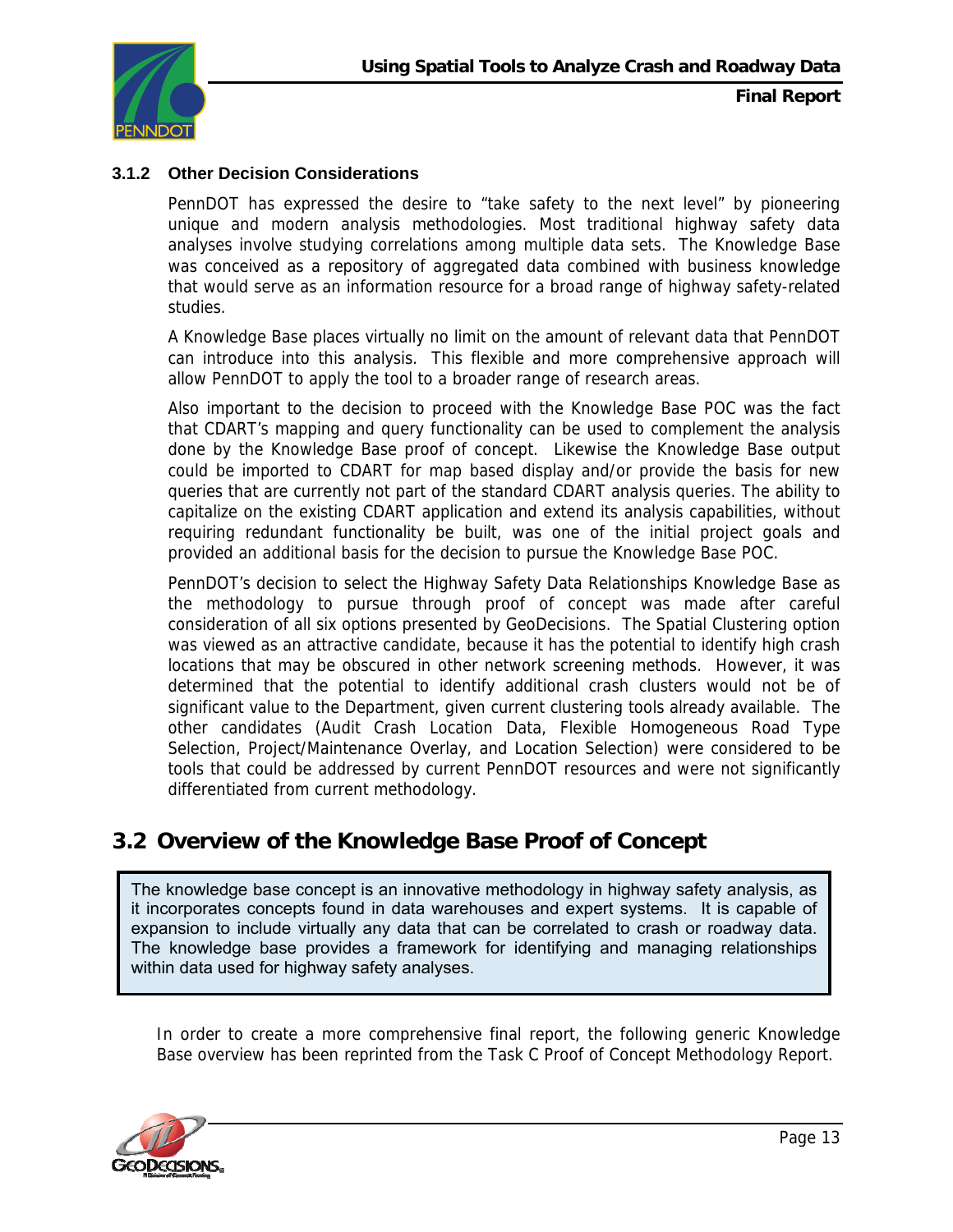<span id="page-15-0"></span>

### **3.2.1 What is a Knowledge Base?**

A Knowledge Base essentially acts as a domain information resource. While it has potential across an enterprise, its scope is seldom truly enterprise-wide. By its nature, it works within a more vertical, domain-based portion of the enterprise. A knowledge base provides more robust, contextual, searching capabilities. Searching within multiple data sets is made more efficient because the knowledge base has the ability to aggregate raw data into groupings that are specifically meaningful to domain areas within an organization.

The major component of a knowledge base is the capability for capture and storage of institutional business knowledge. Value can be added to raw data by linking stored business knowledge with that data. The business knowledge is an accumulation of known data behavior rules within a domain. Data behavior includes relationship rules within, and external to, specific data sets, data constraints based on real world scenarios, and how data should be interpreted as it relates to organizational policy. Business rules should include as much information as available that influence how data is used or interpreted. These rules are linked to specific data elements representing an example of how a knowledge base can transform raw data into valuable information.

Concepts related to knowledge bases are used in many other disciplines and include Business Intelligence, Decision Support System, Data Mining, Expert System, and Enterprise Information Systems.

#### **3.2.2 What are the benefits of a Knowledge Base?**

In general, the benefits of implementing a knowledge base application revolve around improved interpretation of data by managing the complex relationships that can be found among the glut of raw data. A knowledge base can identify what factors are statistically significant by applying statistical algorithms, contextually by looking for relationships between data elements, spatially by incorporating data attributes such as proximity and connectivity, and practically by constraining the analysis by known business rules. This improved data interpretation can be applied in various highway safety analyses involving crash causes, injuries, engineering countermeasures, and/or soft-side programs. The following are examples of improved highway safety data interpretation resulting from the application of a knowledge base.

- $\triangleright$  Analysis of disparate crash data to find significant factors in the potential causes of a given population of crashes.
- $\triangleright$  Ability to find significant correlations between minute details in diverse data sets such as crash, roadway configurations, countermeasures, etc.
- $\triangleright$  Using previously under-utilized data sets such as demographics, traffic citations, and environmental conditions to find significant correlations between highway safety factors/problems.
- ¾ Manage completely new and unique types of relationships involving business knowledge between crash data and external (off-site) data, unstructured data such

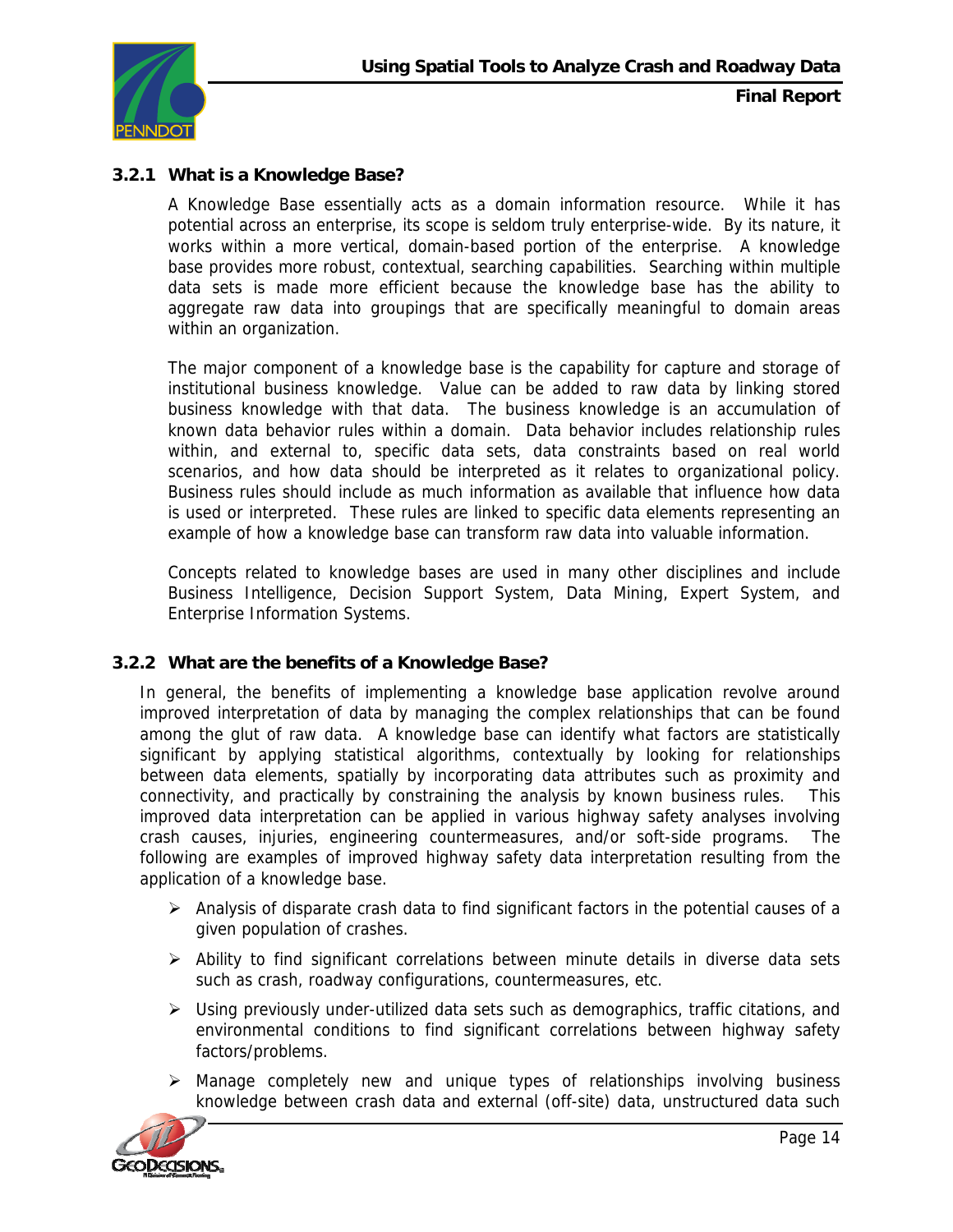<span id="page-16-0"></span>

as documentation, financial data that drives funding assumptions or constraints, and spatial data providing context for analysis.

- $\triangleright$  Show how crash behaviors relate to or conflict with outside knowledge.
- ¾ More specifically, a knowledge base can benefit specific steps of the PennDOT Safety Analysis Methodology Process. See section 4.2.2 for details.

### **3.2.3 How is a Knowledge Base Used?**

There are several potential components to a knowledge base application, but the required core data analyzing engine works in background of the application. This knowledge base "engine" would apply statistical algorithms, spatial queries, business rule constraints, and updates to soft business rules to prepare the data for further user analysis. Further analysis of the data can then be accomplished with several potential tools.

A **Relationship Viewer Tool** would allow a user to research and find information in ways that were previously time-consuming and tedious. By selecting any combination of data elements, a user could view statistically significant correlations within the constraints of known business rules. The user could then drill down into these correlations to follow the relationship links that are created by the background data processing.

A **Query Tool** would provide users the ability to find details on any subset, or intersected subsets of data aggregated by the core processing engine. Query selections could then have statistical functions applied to further refine and define the results.

A **Map Viewer Too**l could plot data generated by the relationship viewer tool and add additional spatial data layers providing richer context within which data could be analyzed. Standard GIS tools, such as intersection and buffer, could then be used to analyze the data. A use case for the map viewer tool would be to query accidents involving commercial vehicles, determine the data element relationships, and then plot those resulting crashes and relationships on a map that would include demographic and industrial/business park locations.

A **Report Generator** would plot standard reports based on the output of the Relationship and Query tools. Basic formatting could be made available for ad hoc report generation and a spreadsheet export tool would provide additional flexibility.

An **Administration Tool** is a necessary component of any knowledge base so that select users would have the ability to add, change, or delete business rules and related data groupings.

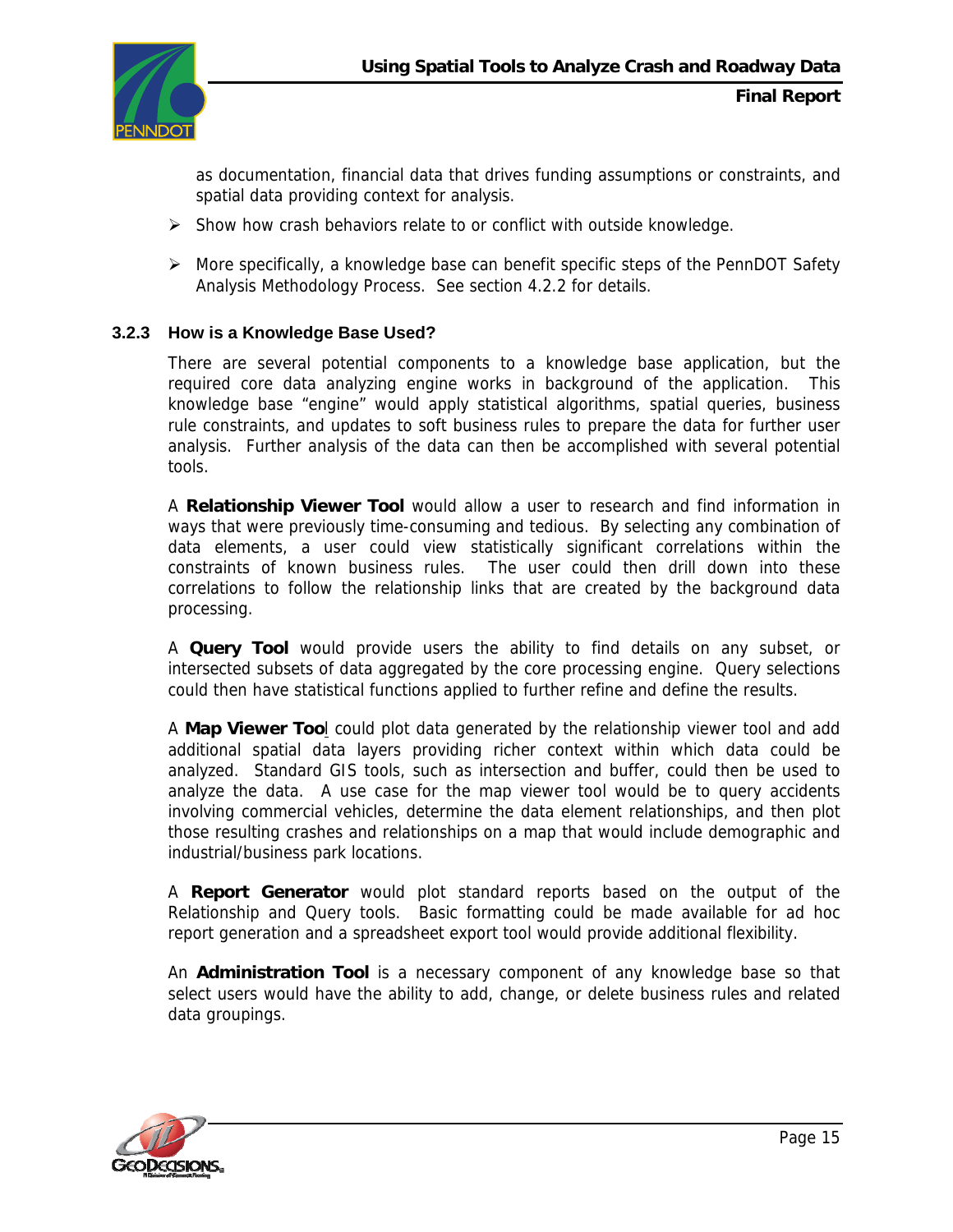<span id="page-17-0"></span>

### **3.2.4 Knowledge Base Specifications**

The prototype tool chosen for the PennDOT Spatial Tools project was crash analysis knowledge base since most highway safety data analyses involve studying correlations among multiple data sets. A knowledge base methodology requires a framework for identifying and managing relationships between all data sets involved with highway safety analyses. Essentially, the system would analyze the data to identify groups of crash locations, causative factors and countermeasures that are related – logically, explicitly, or spatially. The relationships would be identified and stored. The underlying code would reevaluate the relationships as new data is added. This would be an innovative methodology in highway safety analysis, as it would incorporate concepts found in data warehouses and expert systems. It would be capable of expansion to include virtually any data that can be correlated to crash or roadway data.

The basic data elements in the system are:

**Incidents and clusters** – Individual crashes and clusters identified by the current cluster analysis methodology. The crash data includes location data and by relation, road segment data where the crash occurred.

**Causative factors** – The causative factors are defined in the most generic way possible to take into account a wide variety of factors that could include environmental and other proximal data relevant to the crash.

**Countermeasures** – The Countermeasures include the all of the countermeasures identified in the current CDART tables.



**Figure 2: Proof of Concept Overview** 

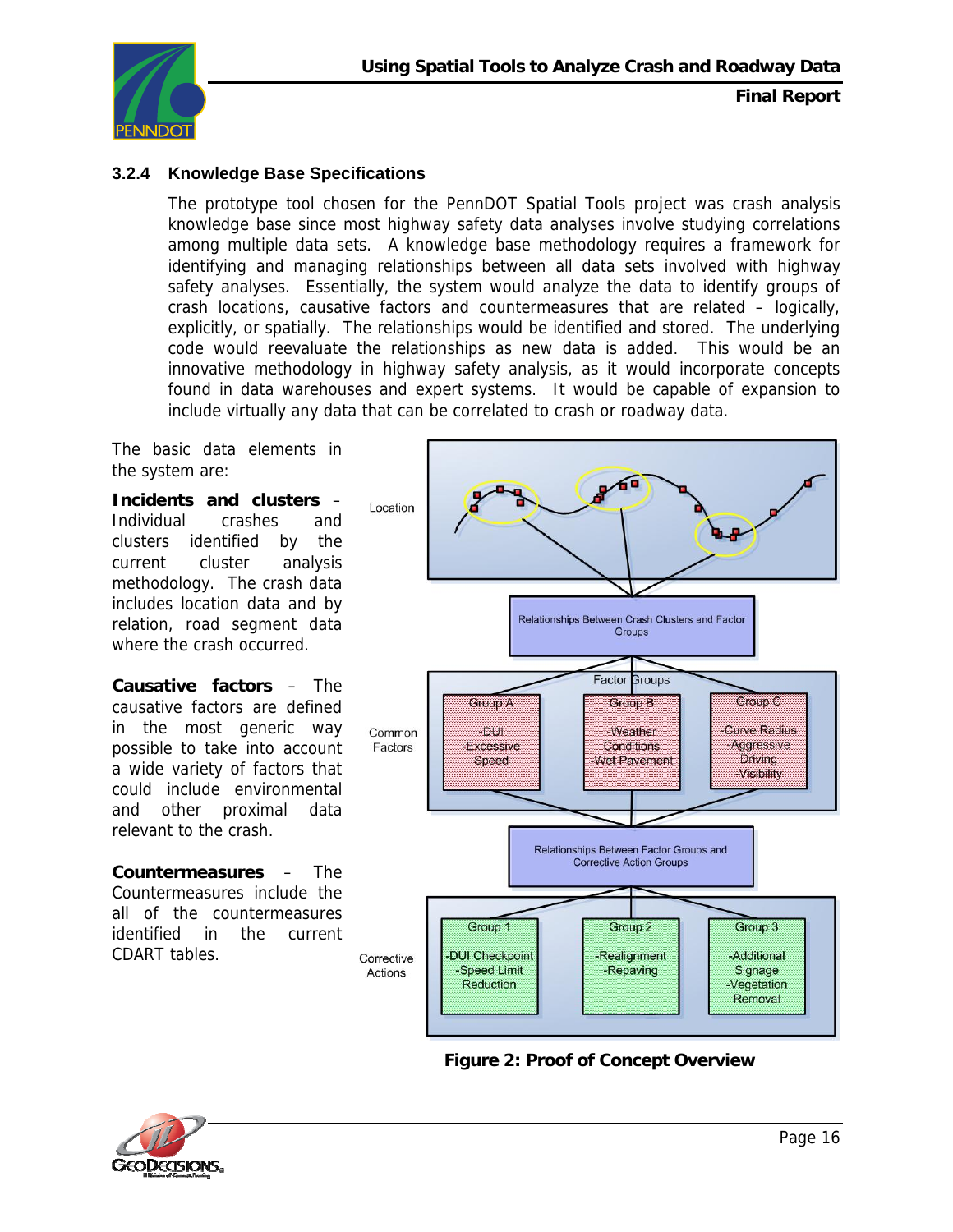

The prototype analyzes the data to identify groups of incidents, causative factors, and corrective actions that are related. Relationships between these groups were identified and stored. The underlying code reevaluates these relationships as new data is added. See Figure 2 for an overview of the POC.

The prototype has several components. These components will contain the data, logical, and display elements. Each is briefly defined below and illustrated in Figure 3.

**Raw Data** – These are the raw data tables for crashes, factors, and corrective actions.

**Business Rules and Relationships** – This component contains the algorithms that will analyze the data as well as the Hard Business Rules (predefined rules) and Soft Business Rules (rules identified through multiple runs of the algorithm).

**Aggregate Data Layer** – This contains the initial groupings of the raw data elements.

#### **Relationships Management Layer** –

This layer contains the end result of the analysis which is the set of relationships between individual and grouped data elements.

#### **Relationship Viewer** –

This layer contains multiple user interfaces to view the data generated by the tool, including a map viewer, report viewer, query tool, and relationship diagram viewer.



 **Figure 3: Prototype Component Structure** 

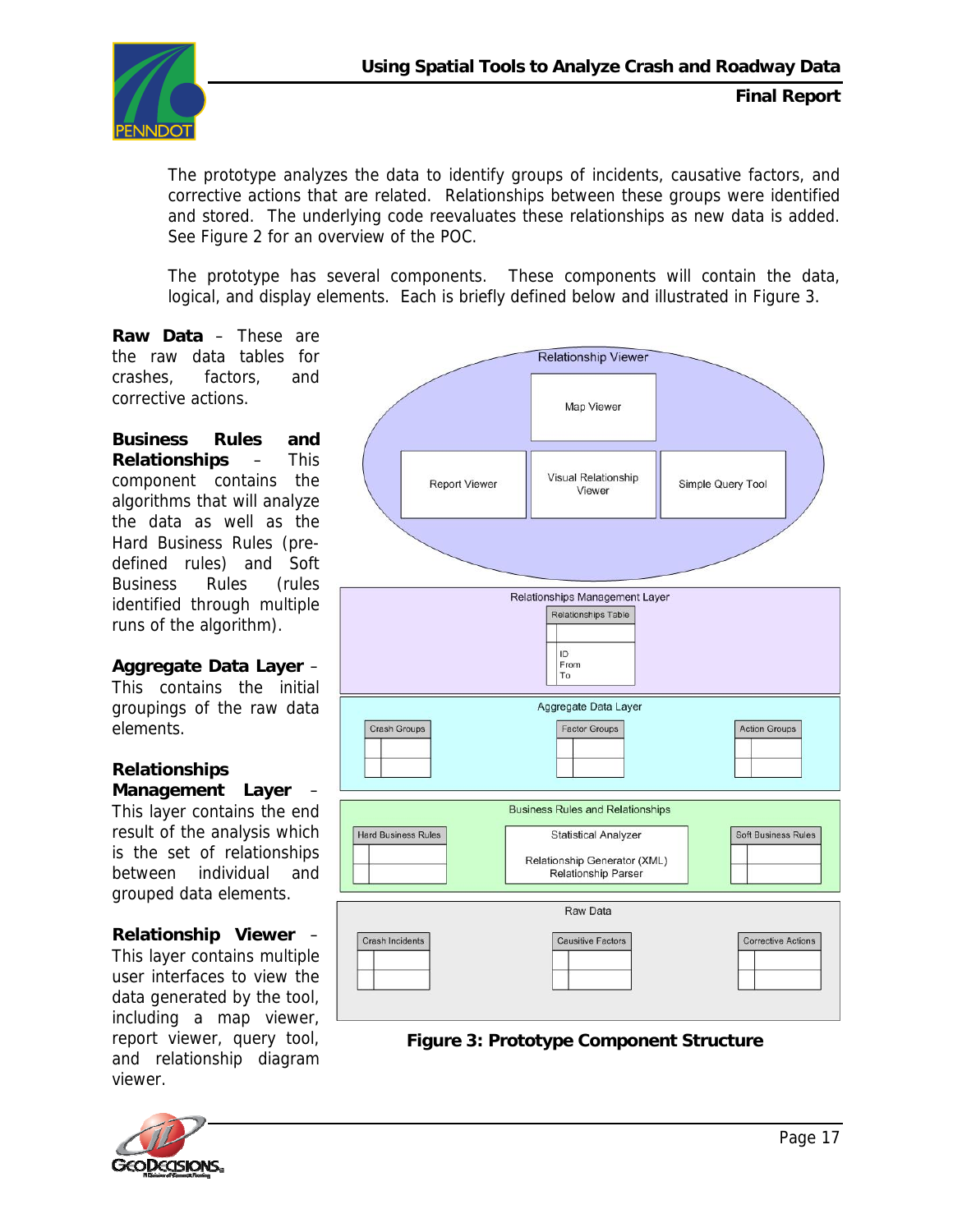<span id="page-19-0"></span>

The operational workflow of the tool will require two passes of analysis – one to identify the generic statistical relationships and another to filter those relationships based on the hard and soft business rules. Figure 4 illustrates the workflow of the tool.



### **Figure 4: Prototype Workflow**

### **3.2.5 Proof of Concept Requirements and Design**

Detailed requirements and design documentation were produced during development of the Knowledge Base proof of concept. This documentation can be found in the Task D: Proof of Concept report.

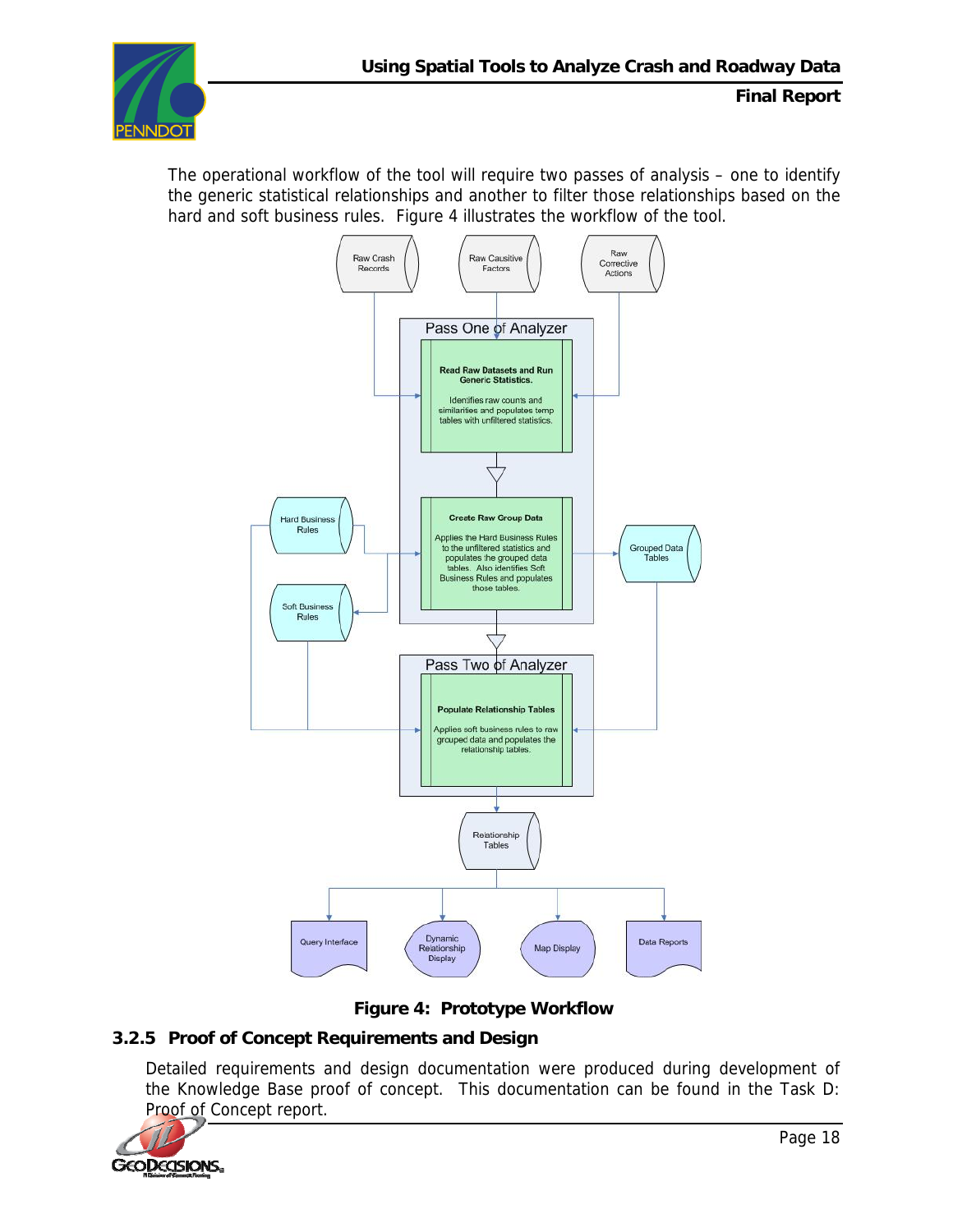<span id="page-20-0"></span>

# **4 Proof of Concept Results and Implications**

# **4.1 Analysis of the Proof of Concept Results**

The proof of concept demonstrated the feasibility of constructing a knowledge base that can provide PennDOT

- A new way of viewing crash and roadway data to reveal patterns of significant relationships;
- Integration of safety engineering and safety programming in the analysis of countermeasures
- Support for multiple approaches to highway safety analysis, to include remediating high crash locations, diagnosing safety focus areas, and system-wide countermeasure study.

The Knowledge Base application developed for this research project, while still a Proof of Concept, contains many of the key functions described at the conceptual level in the Task C Methodology Report. The testing of this POC application was able to successfully demonstrate the abilities of the application thus validating it as proof that the Knowledge Base concept worked as intended. This section provides an analysis of the test cases used and the results established through implementation and testing using PennDOT crash data.

The Proof of Concept Design (Task D Report) describes in detail the scenarios and use cases used to demonstrate the processes and functions of the Knowledge Base application. At PennDOT's suggestion, scenarios focused on analyzing "run off the road" crashes were input into the knowledge base analysis engine. These scenarios (13 in all) included the combinations of roadway factors, driver factors and all factors for identification of significant correlative relationships. The use cases covered three approaches for analyzing highway safety, focus areas, hot spots, and system wide countermeasures as described below.

- **Focus Areas:** This use case was derived from PennDOT's 2006 Comprehensive Strategic Highway Safety Improvement Program which calls out vital safety focus areas such as aggressive and impaired driving. The POC testing for Focus Areas was conducted by selecting "Drinking Driver" as the causative factor and analyzing all factor groups where "Drinking Driver" is included. The crash groups that contain any of the factors in these factor groups were then reviewed for potential Corrective Action Groups. This approach unveiled a strong correlation between "Drinking Driver" and "Unbelted" and presented the relationship to two corrective actions.
- **Hot Spots:** This type of analysis aimed to diagnose a problem at a specific location and determine the best means to address the safety concerns. This use case filtered the crashes for analysis by a specific county and route to produce crash, factor and action relationships associated with just the records included within the spatial constraints. The use case was selected in part because it

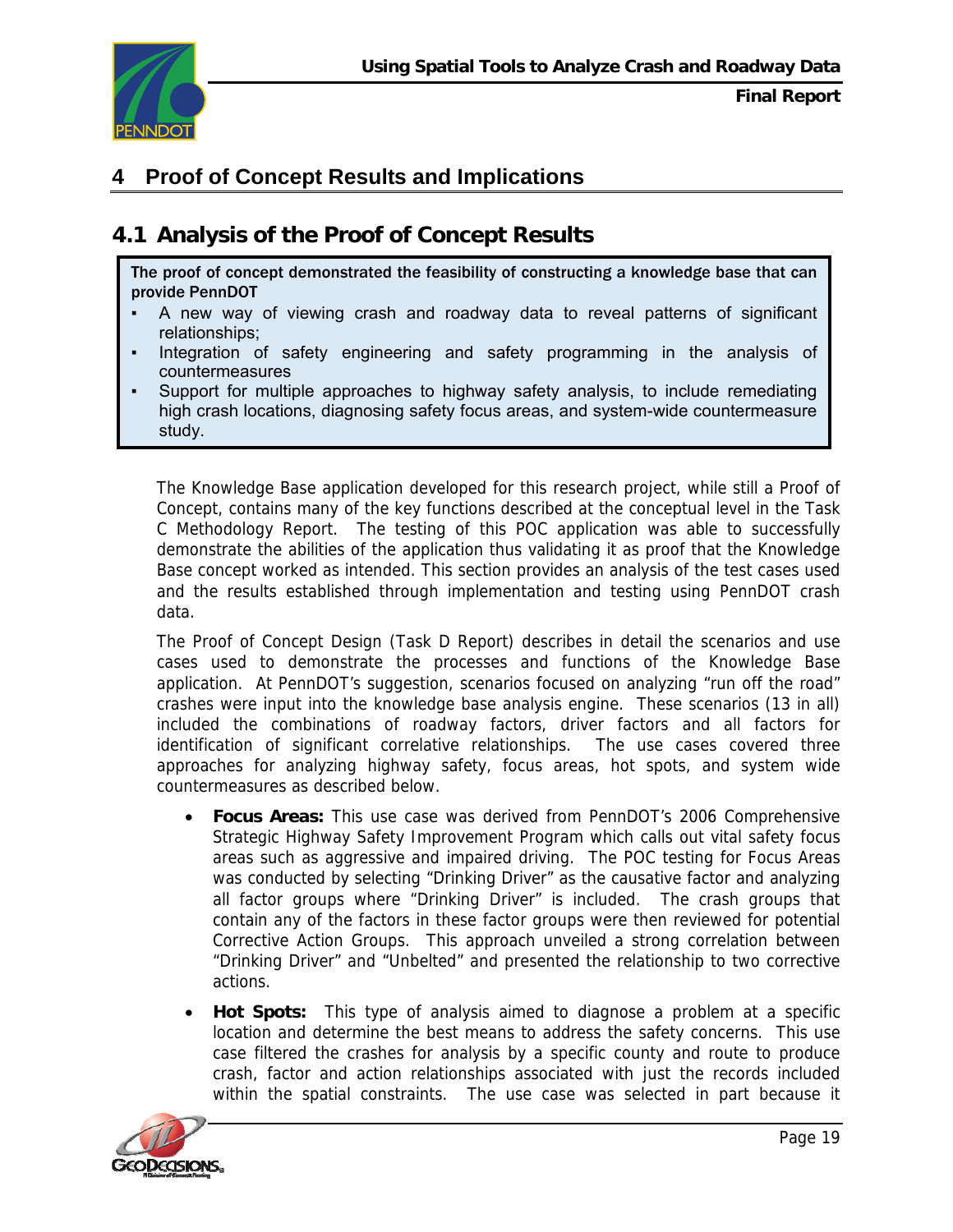

conforms to both PennDOT's and federal Highway Safety Improvement Program guidelines. This application was able to show comparisons in number of related crash groups correlated to a chosen corrective action and map the individual members of the crash group.

• **System Wide Countermeasures:** This use case was aimed at identifying candidate locations, across the entire highway system, for low cost safety engineering improvements. The POC testing looked at edge rumble strips as a system wide countermeasure strategy by first selecting it from the Corrective Action list. All Corrective Action groups with that action are then populated in the interface allowing the user to interactively examine the related factor groups searching for groups whose profile is conducive to and appropriate for the installation of edge rumble strips.

The results of these Use Cases are more thoroughly discussed below by demonstrating how each of the key Knowledge Base functions performed in the proof of concept application.

- **Statistical Analysis Engine:** This automated function recognizes data patterns where crash record attributes are highly correlated. All of the above use cases utilized this analysis engine by successfully processing the input data. statistical analysis engine was shown to run independently of user intervention and produce the crash groups that act as homogeneous crash categories, forming the basis of subsequent user driven analysis. Without any other knowledge base functions, the data produced by this analysis engine is useful for crash group prioritization and as baseline metrics for other safety applications/analysis.
- **Business Rules:** The use cases for this POC applied business rules to the knowledge base by defining scenarios relevant to highway departure crashes. Rather than allowing a virtually unlimited number of scenarios to be analyzed, trained users can apply their business knowledge to constrain the statistical analysis engine by segmenting the input data into more logical scenarios. In this case the scenarios grouped data into categories based on attributes for driver or roadway factors. The POC application provided the ability to apply these business rules, establishing a more homogeneous and highly correlated data set for the statistical analysis.
- **Determine and Maintain Relationships:** The POC application was shown to generate relationships between crash, causative factor and corrective action groups providing users the ability to initiate analysis by examining these relationships based on selections from any of the three groups. Each of the use cases made use of this functionality starting with crashes for "hot spot" analysis, causative factor groups for "focus areas" and corrective action groups for investigating possible "system wide countermeasures".
- **Summary Calculations:** The POC also demonstrated the ability and benefit of performing summary calculations on the relationships generated. The POC displayed a summary for the number of crash groups which, for example, would update based upon the selection of a specific countermeasures. Showing

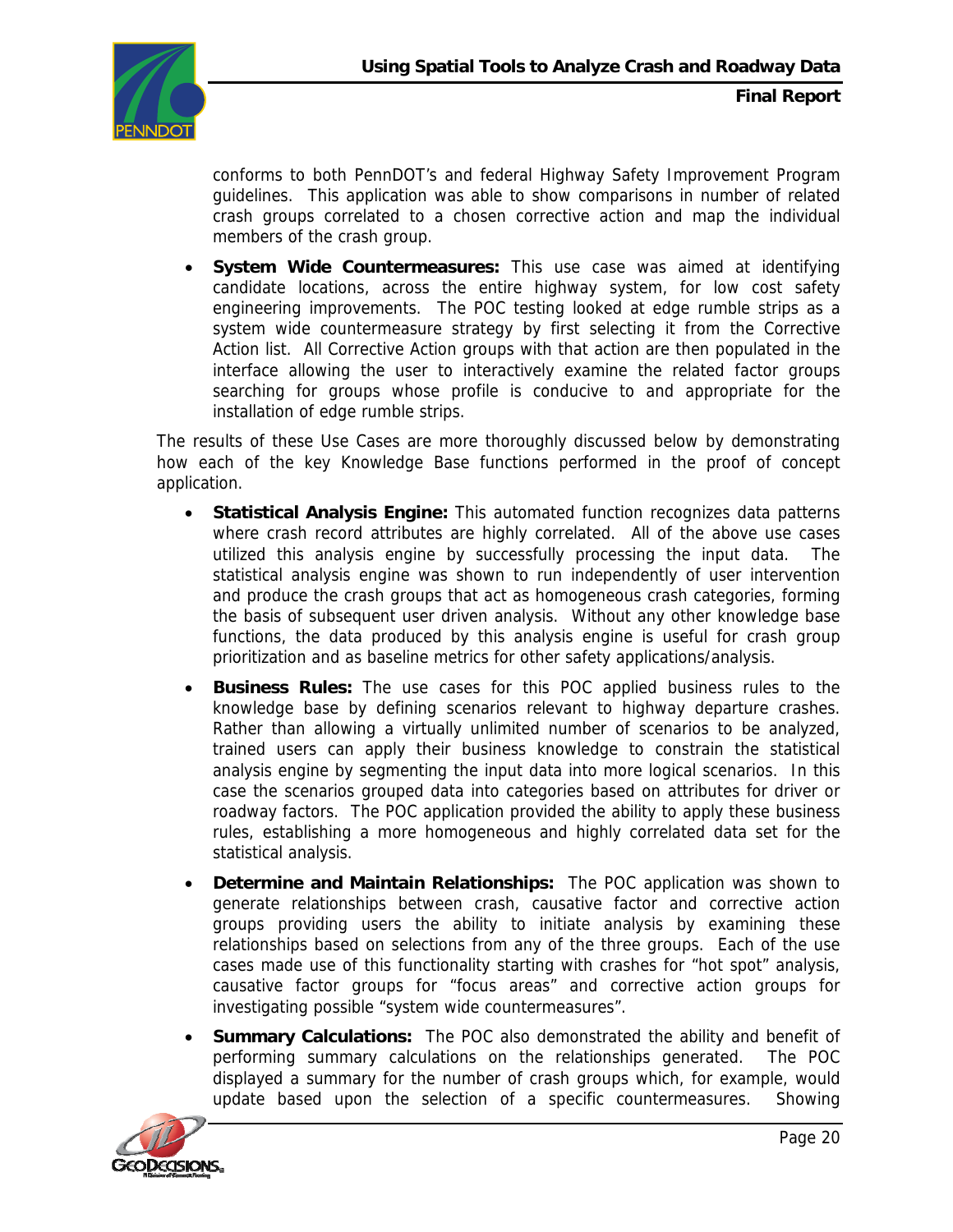<span id="page-22-0"></span>

variations in the total number of crash groups affected for each countermeasure alternative analyzed allows the user to more effectively perform evaluations.

• **Map Output:** Key to capitalizing on the spatial component of this research project was the ability to produce a map of the analysis results. The prototype application allows the user to produce a map of the crash records present in selected crash groups. This was demonstrated for the hot spot use case with the output shown in the task D report.

The results generated from the prototype application were evaluated against both practical use cases and the applications functional requirements. These results were shown to fulfill the intent of a proof of concept and yielded very positive implications for expanded use in the future. The final section of this report explores the potential for applying this research POC in specific and tangibly beneficial ways at PennDOT.

## **4.2 Implications of Results to PennDOT's Safety Analysis Process**

Applications for the knowledge base exceed the use cases demonstrated in the proof of concept. It has the potential to *add value* to other highway safety tools, data, and methods in PennDOT, including CDART and the emerging crash location priority technique documented in PennDOT's Highway Safety Manual.

The following diagram depicts the three primary types of Safety Analysis done by PennDOT. Systemic Analysis includes the steps involved in determining system-wide safety measure implementations. Specialized Analysis covers the more ad-hoc processes, carried out partially by CDART, that serve more specific analysis functions. The Core Safety Analysis depicts PennDOT's Safety Improvement Program (SIP), the primary safety engineering process in the Department. The diagram denotes areas where the Knowledge Base Proof of Concept tool can be applied and these areas are further defined below.

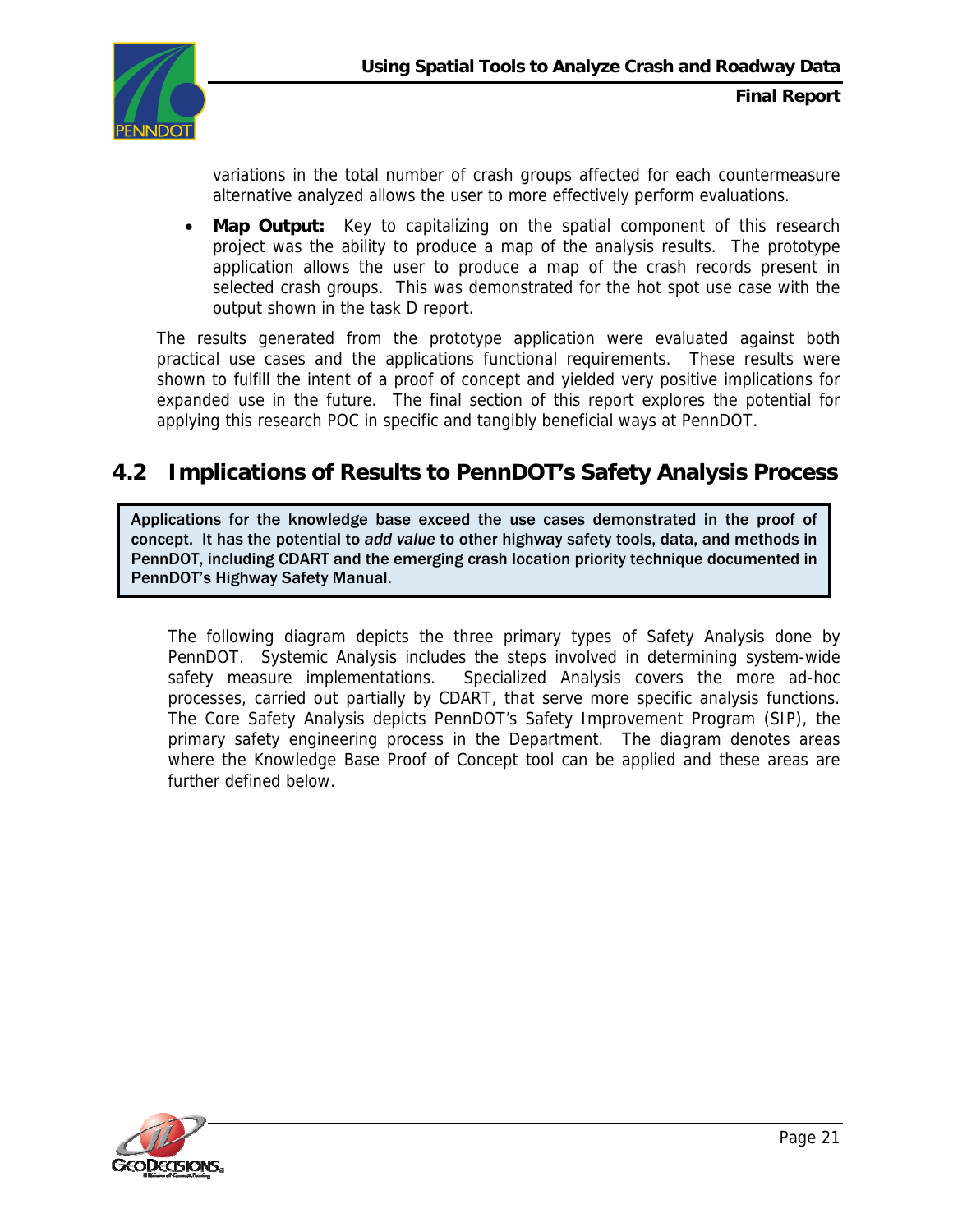<span id="page-23-0"></span>



### **Figure 5: PennDOT Safety Analysis Methodology Process**

#### **4.2.1 Process Areas where the Knowledge Base is Applicable**

The following describe how the Knowledge Base is applicable to specific areas of PennDOT's Safety Analysis Methodology Process. The knowledge base does not replace this legacy methodology, rather it leverages and extends it with new data analysis capabilities. Each of the process steps below can benefit from the flexibility of the Knowledge Base analysis capabilities.

 $\triangleright$  Identify Over-Represented Crash Locations (5) – Allows the exploration of new relationships between crash clusters other data such as weather patterns,

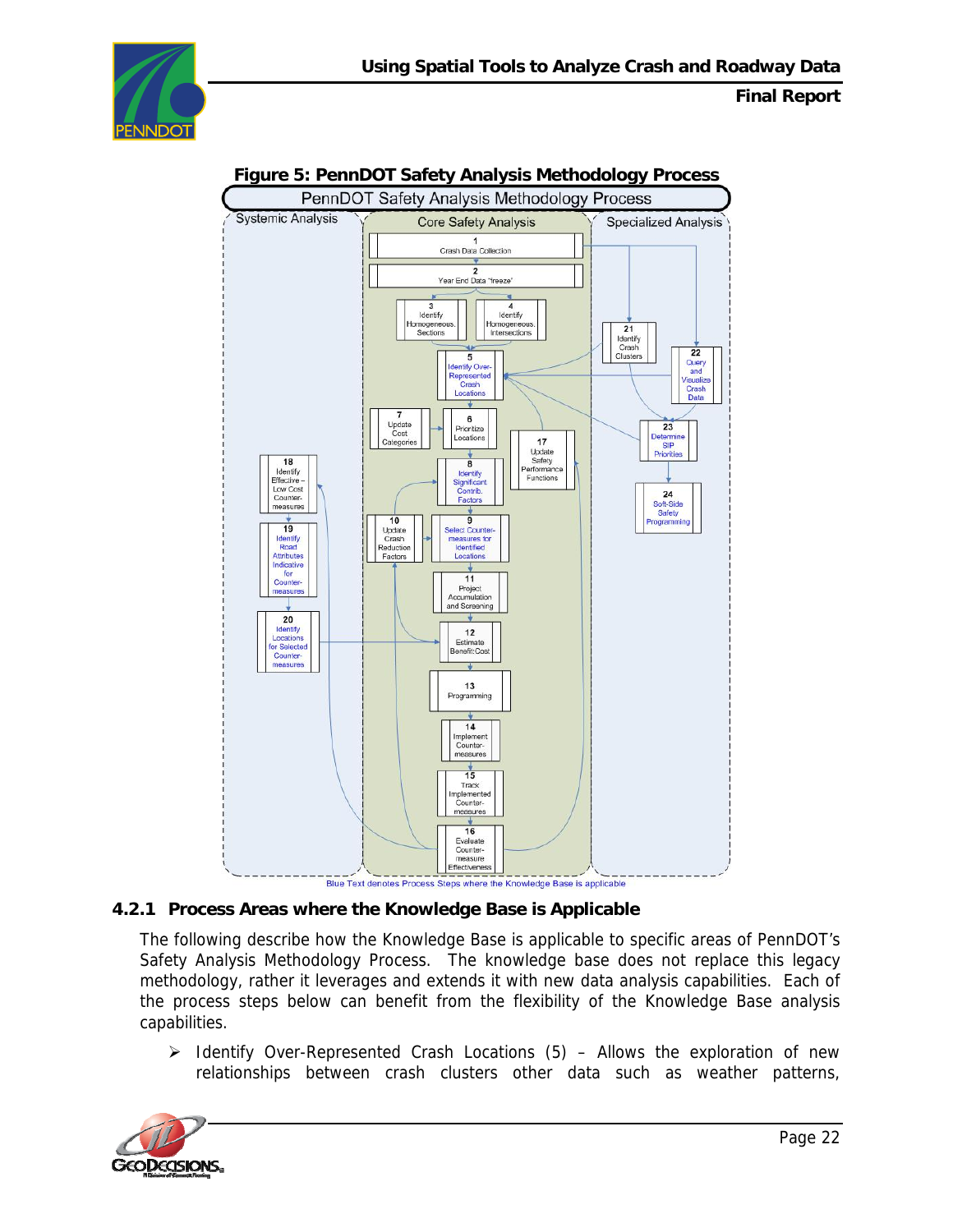<span id="page-24-0"></span>

emergency services, or grant programs which may indicate new locations for safety focus.

- $\triangleright$  Prioritize Locations (6) Building new relationships to crashes in the knowledge base between unstructured data such as funding streams and hard/soft countermeasure programs can provide distinguishing criteria for improved prioritization.
- $\triangleright$  Identify Significant Contributing Factors (8) By tracing through statistically correlated combinations of factors in crash, roadway, and environmental data, users can identify contributing factors that may not have previously been recognized.
- ¾ Select Countermeasures for Identified Locations (9) Suggest countermeasures based on newly discovered data linkage combinations and business knowledge regarding the appropriate application of those countermeasures to better address safety at specific locations.
- $\triangleright$  Identify Effective Low Cost Countermeasures (18) Find significant statistical relationships among crash rates, countermeasure types, financial constraints, and practical knowledge to help choose the most efficient and effective countermeasure(s).
- $\triangleright$  Identify Locations for Selected Countermeasures (20) Pinpoint locations for specific countermeasures using newly discovered data relationships such as identifying that a second type of crash is reduced by a countermeasure previously reserved for other scenarios. This will enable ongoing updates to PennDOT's list of countermeasures and their potential applications.
- ¾ Query and Visualize Crash Data (22) Using the results of statistical analysis and the relationships discovered in the data, users can identify "correlative clusters" where the distribution of crashes with significant attribute correlation are visible when mapped thus enhancing the existing functionality of CDART.
- $\triangleright$  Determine SIP priorities (23) Lets users investigate and discover new opportunities for specific hard/soft-side programming combinations based on new statistical correlations found in the crash data.

### **4.2.2 Implications for Wider Implementation of the Knowledge Base**

The Knowledge Base POC's success at delivering the technical scope of the project has been demonstrated through the results analysis presented in the Task D report and sections above. These initial results provide validation of the tool's usefulness to PennDOT's safety analysis process through direct applicability to process steps, while also advancing PennDOT's technical capabilities within its research areas of interest.

This project and the prototype Knowledge Base, however, does more than just satisfy the technical scope by delivering evidence that the concept of a data relationship knowledge base can be implemented in a useful manner at PennDOT. The prototype application provides both a tangible and theoretical foundation for advancing PennDOT's safety analysis capabilities and has substantial opportunities for extensibility. Evidence of this extensibility is shown by the inherent knowledge base ability to incorporate and analyze virtually limitless datasets for correlations and relationships. The addition of

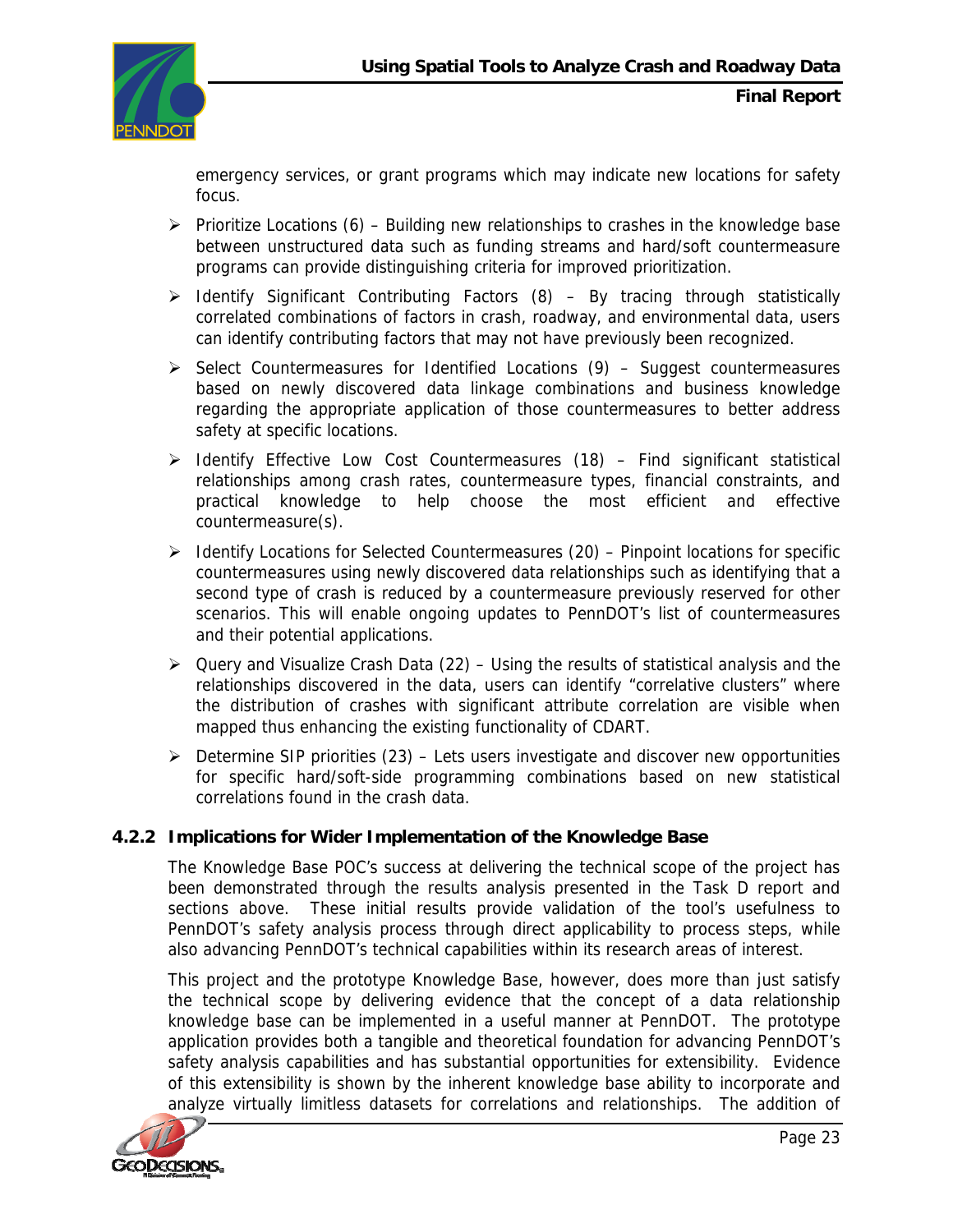

new datasets will allow for incorporation of spatial and soft-side elements that can further refine the profile of any given crash. Extended attribute based profiles can uncover correlations with crash factors that were previously unknown. Creation and management of these correlative relationships add a potential geometric gain in PennDOT's analysis capabilities.

The implications of these conceptual knowledge base capabilities for PennDOT are supported by the description of several specific implementation ideas listed below. These potential implications were suggested directly by PennDOT as well as implied through the original Task A expectations.

### **4.2.2.1 Specific Implications for PennDOT**

The Task D Proof of Concept examined several specific use cases showing ways that PennDOT can use the POC tool with their own data to investigate safety improvement program focus areas, diagnose hot spots and evaluate system wide countermeasures. These use cases met the requirement to prove the viability of the prototype application but merely scratched the surface of the potential knowledge base applications.

PennDOT has suggested that perhaps the most immediate implication for the broader use of the Knowledge Base at PennDOT is its potential integration with CDART. The Knowledge Base output of unique crash record, factor, and corrective action relationships could be imported to CDART for map based display. The output of mapable data has already been demonstrated in the POC "Focus Area" use case. The new and unique relationships generated by the Knowledge Base can also provide the basis for queries that are currently not accounted for in CDART. For example, CDART allows users to generate queries from a finite set of attributes and relies upon those users to formulate viable queries. Creating new CDART queries based upon output from the Knowledge Base makes best use of both tools by providing that CDART queries, and the analysis derived from them, are based on statistically valid relationships. The ability to capitalize on the existing CDART application and extend its analysis capabilities would satisfy one of the primary PennDOT goals, to make the best and most efficient use of existing tools and resources.

In addition to the integration of the Knowledge Base with CDART several other potential uses were discussed or realized once the POC results were analyzed within the context of the project findings. The Task A Data Review reported on a goal of the Safety Management Division of BHSTE to incorporate additional spatial and non-engineering, soft-side, data into the safety analysis process. PennDOT has performed GIS proximity analysis for special projects in the past but this type of spatial analysis has not been integrated as a routine part of the analysis methodology. Incorporating additional spatial based attributes in the knowledge base analysis, such as unique attribute values for crash records that designate a climate region or buffer distance threshold from alcohol establishments, includes these spatial based contributing factors when defining significant relationships. In the same manner attributes that may influence the use of soft-side countermeasures could be included in the Knowledge Base analysis engine.